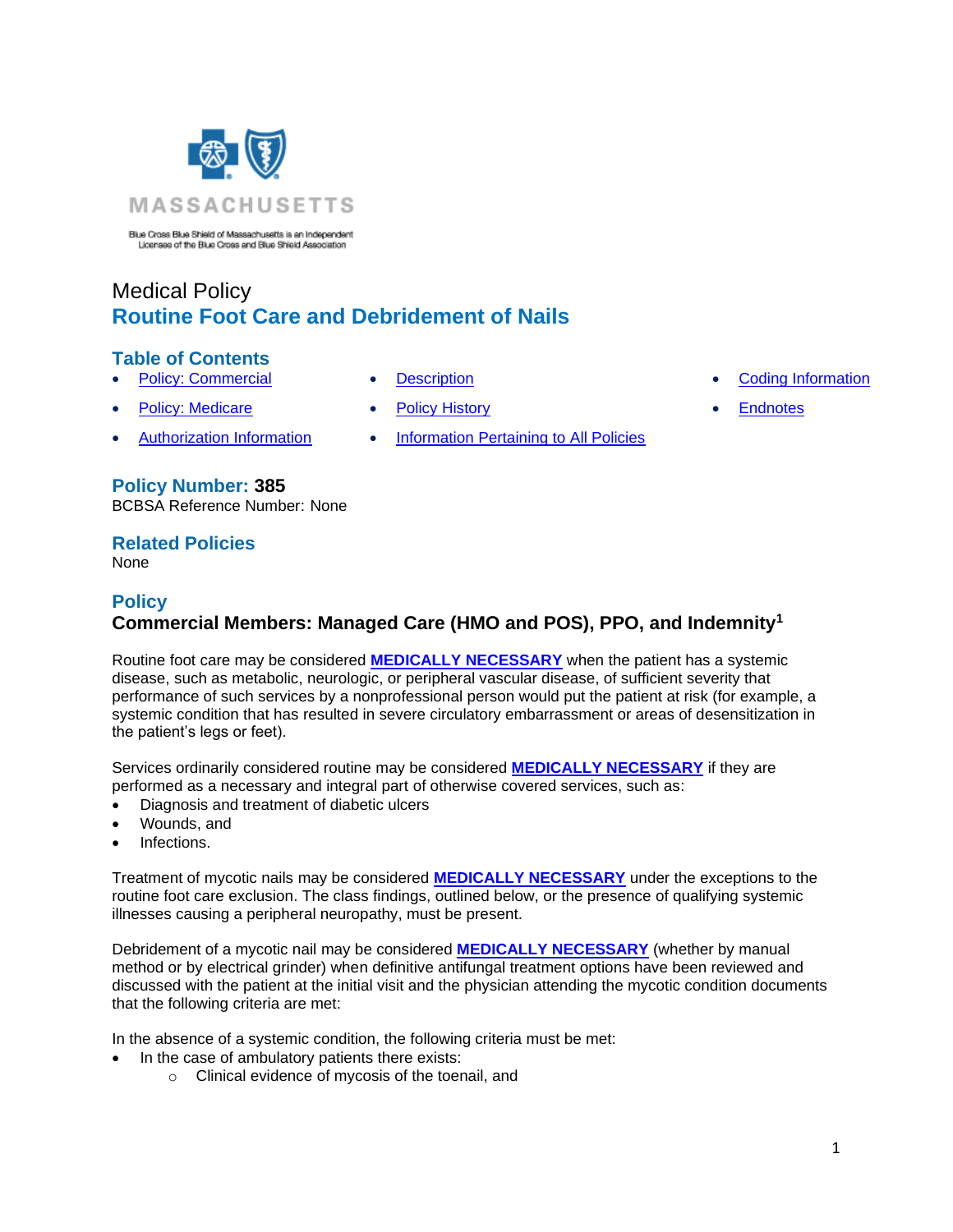- $\circ$  Marked limitation of ambulation, pain, or secondary infection resulting from the thickening and dystrophy of the infected toenail plate.
- In the case of non-ambulatory patients there exists:
	- o Clinical evidence of mycosis of the toenail, and
	- $\circ$  The patient suffers from pain or secondary infection resulting from the thickening and dystrophy of the infected toenail plate.

In addition, procedures for treating toenails may be considered **[MEDICALLY NECESSARY](https://www.bluecrossma.org/medical-policies/sites/g/files/csphws2091/files/acquiadam-assets/Definition%20of%20Med%20Nec%20Inv%20Not%20Med%20Nec%20prn.pdf#page=1)** for the following:

- Onychogryphosis (defined as long-standing thickening, in which typically a curved hooked nail [ram's horn nail] occurs), and there is marked limitation of ambulation, pain, and/or secondary infection where the nail plate is causing symptomatic indentation of or minor laceration of the affected distal toe; and/or
- Onychauxis (defined as a thickening [hypertrophy] of the base of the nail/nail bed) and there is marked limitation of ambulation, pain, and/or secondary infection that causes symptoms.

The following physical and clinical findings, which are indicative of severe peripheral involvement, must be documented and maintained in the patient record, in order for routine foot care services to be reimbursable.

#### **Class A findings**

Non-traumatic amputation of foot or integral skeletal portion thereof.

#### **Class B findings**

- Absent posterior tibial pulse
- Advanced trophic changes as (three required):
	- o hair growth (decrease or absence)
	- o nail changes (thickening)
	- o pigmentary changes (discoloration)
	- o skin texture (thin, shiny)
	- o skin color (rubor or redness); and
	- o Absent dorsalis pedis pulse.

#### **Class C findings**

- **Claudication**
- Temperature changes (e.g., cold feet)
- Edema
- Paresthesias (abnormal spontaneous sensations in the feet); and
- Burning.

Note: Benefits for routine foot care are also available for patients with peripheral neuropathy involving the feet, but without the vascular impairment outlined in Class B findings. The neuropathy should be of such severity that care by a non-professional person would put the patient at risk. If the patient has evidence of neuropathy but no vascular impairment, the use of class findings modifiers is not necessary.

BCBSMA generally does not cover routine foot care. However, this policy outlines the specific conditions for which coverage may be considered **[MEDICALLY NECESSARY](https://www.bluecrossma.org/medical-policies/sites/g/files/csphws2091/files/acquiadam-assets/Definition%20of%20Med%20Nec%20Inv%20Not%20Med%20Nec%20prn.pdf#page=1)**.

The following services are considered to be components of routine foot care, regardless of the provider rendering the service, may be considered **[NOT MEDICALLY NECESSARY](https://www.bluecrossma.org/medical-policies/sites/g/files/csphws2091/files/acquiadam-assets/Definition%20of%20Med%20Nec%20Inv%20Not%20Med%20Nec%20prn.pdf#page=1)**:

- The cutting or removal of corns and calluses;
- Clipping, trimming, or debridement of nails, including debridement of mycotic nails;
- Shaving, paring, cutting or removal of keratoma, tyloma, and heloma;
- Non-definitive simple, palliative treatments like shaving or paring of plantar warts which do not require thermal or chemical cautery and curettage;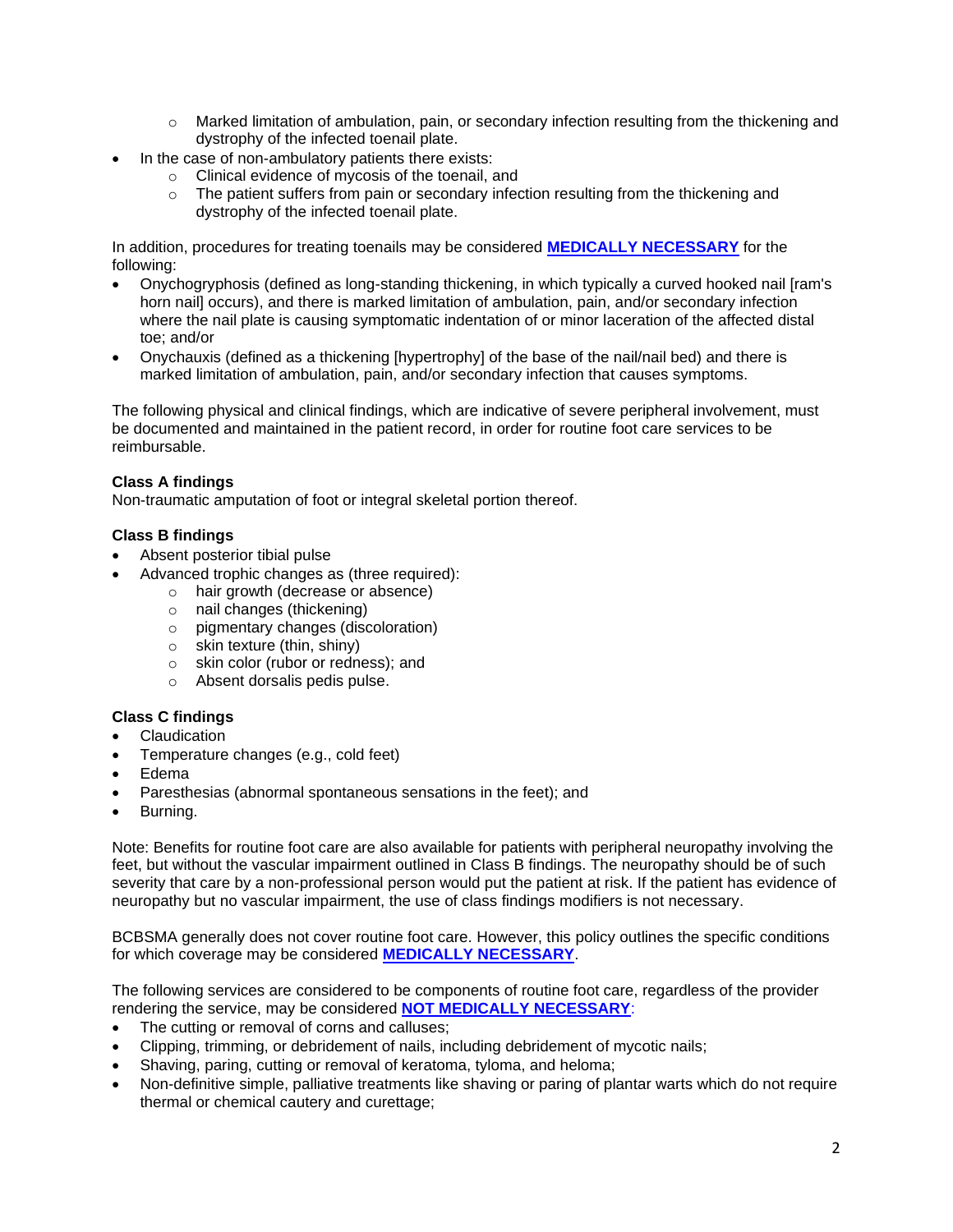• Other hygienic and preventive maintenance care, such as cleaning and soaking the feet, the use of skin creams to maintain skin tone of either ambulatory or bedfast patients, and any other service performed in the absence of localized illness, injury, or symptoms involving the foot.

# <span id="page-2-2"></span>**Prior Authorization Information**

#### **Inpatient**

• For services described in this policy, precertification/preauthorization **IS REQUIRED** for all products if the procedure is performed **inpatient**.

#### **Outpatient**

• For services described in this policy, see below for products where prior authorization **might be required** if the procedure is performed **outpatient**.

|                                              | <b>Outpatient</b>                            |
|----------------------------------------------|----------------------------------------------|
| <b>Commercial Managed Care (HMO and POS)</b> | Prior authorization is <b>not required</b> . |
| <b>Commercial PPO and Indemnity</b>          | Prior authorization is <b>not required.</b>  |

### <span id="page-2-0"></span>**Description**

Routine foot care services include the examination, diagnosis, and medical treatment of conditions and dysfunctions of the foot.

Services normally considered routine foot care include: cutting or removal of corns and calluses; trimming, cutting, and clipping; other hygienic and preventive maintenance care considered self-care (i.e., cleaning and soaking the feet, and the use of skin creams to maintain skin tone of both ambulatory and bedridden patients); and any services performed in the absence of localized illness, injury or symptoms involving the foot.

Nail debridement is the removal of all diseased nail to the nail bed or viable nail plate or to the point where bleeding is imminent. Simple trimming of the nail ends of the toenails by cutting or grinding is not considered debridement.

### **Summary**

The research for this policy was compiled using a combination of medical society recommendations, Medicare recommendations, and expert opinion.

| Date    | <b>Action</b>                                                                     |
|---------|-----------------------------------------------------------------------------------|
| 10/2021 | Clarified coding information                                                      |
| 1/2021  | Medicare information removed. See MP #132 Medicare Advantage Management for       |
|         | local coverage determination and national coverage determination reference.       |
| 10/2019 | Clarified coding information.                                                     |
| 2/2019  | Class B findings clarified.                                                       |
| 12/2017 | Commercial policy aligned with Local Coverage Determination (LCD): Routine Foot   |
|         | Care and Debridement of Nails (L33636). Clarified coding information. Effective   |
|         | 12/1/2017.                                                                        |
| 10/2016 | Clarified coding information.                                                     |
| 3/2015  | Clarified coding information.                                                     |
| 8/2014  | Medical policy remediation: Formatting, editing and coding updates. No changes to |
|         | policy statements.                                                                |
| 5/2011  | Medical Policy Group - Pediatrics and Endocrinology, no changes in coverage.      |
| 7/2006  | Medical Policy Group - Orthopedic/Rheumatology, no changes in coverage.           |
| 7/2003  | Medical Policy Group - orthopedics/Rheumatology, no changes in coverage.          |

### <span id="page-2-1"></span>**Policy History**

# <span id="page-2-3"></span>**Information Pertaining to All Blue Cross Blue Shield Medical Policies**

Click on any of the following terms to access the relevant information: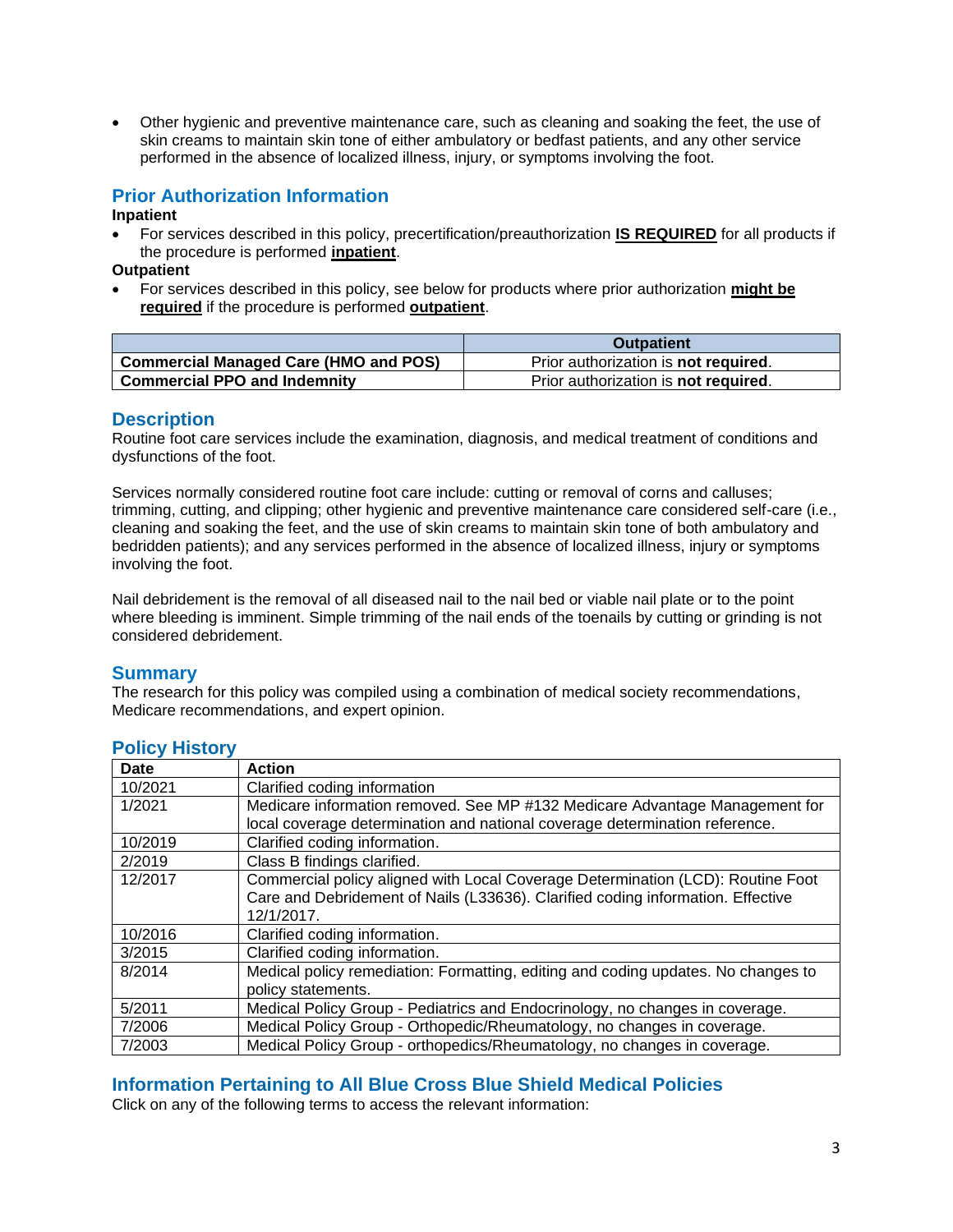[Medical Policy Terms of Use](http://www.bluecrossma.org/medical-policies/sites/g/files/csphws2091/files/acquiadam-assets/Medical_Policy_Terms_of_Use_prn.pdf) [Managed Care Guidelines](http://www.bluecrossma.org/medical-policies/sites/g/files/csphws2091/files/acquiadam-assets/Managed_Care_Guidelines_prn.pdf) [Indemnity/PPO Guidelines](http://www.bluecrossma.org/medical-policies/sites/g/files/csphws2091/files/acquiadam-assets/Indemnity_and_PPO_Guidelines_prn.pdf) [Clinical Exception Process](http://www.bluecrossma.org/medical-policies/sites/g/files/csphws2091/files/acquiadam-assets/Clinical_Exception_Process_prn.pdf) [Medical Technology Assessment Guidelines](http://www.bluecrossma.org/medical-policies/sites/g/files/csphws2091/files/acquiadam-assets/Medical_Technology_Assessment_Guidelines_prn.pdf)

# <span id="page-3-0"></span>**CPT Codes / HCPCS Codes / ICD Codes**

*Inclusion or exclusion of a code does not constitute or imply member coverage or provider reimbursement. Please refer to the member's contract benefits in effect at the time of service to determine coverage or non-coverage as it applies to an individual member.*

*Providers should report all services using the most up-to-date industry-standard procedure, revenue, and diagnosis codes, including modifiers where applicable.*

### **CPT Codes**

| <b>CPT codes:</b> | <b>Code Description</b>                                                                               |
|-------------------|-------------------------------------------------------------------------------------------------------|
| 11055             | Paring or cutting of benign hyperkeratotic lesion (eg, corn or callus); single lesion                 |
| 11056             | Paring or cutting of benign hyperkeratotic lesion (eg, corn or callus); 2 to 4 lesions                |
| 11057             | Paring or cutting of benign hyperkeratotic lesion (eq. corn or callus); more than 4<br><b>lesions</b> |
| 11719             | Trimming of nondystrophic nails, any number                                                           |
| 11720             | Debridement of nail(s) by any method(s); 1 to 5                                                       |
| 11721             | Debridement of nail(s) by any method(s); 6 or more                                                    |

# **HCPCS Codes**

| <b>HCPCS</b> |                                                                                                                                                                                                                                                                                                                                                                                                                |
|--------------|----------------------------------------------------------------------------------------------------------------------------------------------------------------------------------------------------------------------------------------------------------------------------------------------------------------------------------------------------------------------------------------------------------------|
| codes:       | <b>Code Description</b>                                                                                                                                                                                                                                                                                                                                                                                        |
| G0127        | Trimming of dystrophic nails, any number                                                                                                                                                                                                                                                                                                                                                                       |
| G0247        | Routine foot care by a physician of a diabetic patient with diabetic sensory neuropathy<br>resulting in a loss of protective sensation (LOPS) to include the local care of superficial<br>wounds (i.e., superficial to muscle and fascia) and at least the following, if present: (1)<br>local care of superficial wounds, (2) debridement of corns and calluses, and (3)<br>trimming and debridement of nails |

## **ICD-10-CM Diagnosis Codes**

| <b>ICD-10-CM</b> |                                            |
|------------------|--------------------------------------------|
| diagnosis        |                                            |
| codes:           | <b>Code Description</b>                    |
| A30.0            | Indeterminate leprosy                      |
| A30.1            | <b>Tuberculoid leprosy</b>                 |
| A30.2            | Borderline tuberculoid leprosy             |
| A30.3            | Borderline leprosy                         |
| A30.4            | Borderline lepromatous leprosy             |
| A30.5            | Lepromatous leprosy                        |
| A30.8            | Other forms of leprosy                     |
| A50.40           | Late congenital neurosyphilis, unspecified |
| A50.41           | Late congenital syphilitic meningitis      |
| A50.42           | Late congenital syphilitic encephalitis    |
| A50.43           | Late congenital syphilitic polyneuropathy  |
| A50.45           | Juvenile general paresis                   |
| A52.10           | Symptomatic neurosyphilis, unspecified     |
| A52.11           | Tabes dorsalis                             |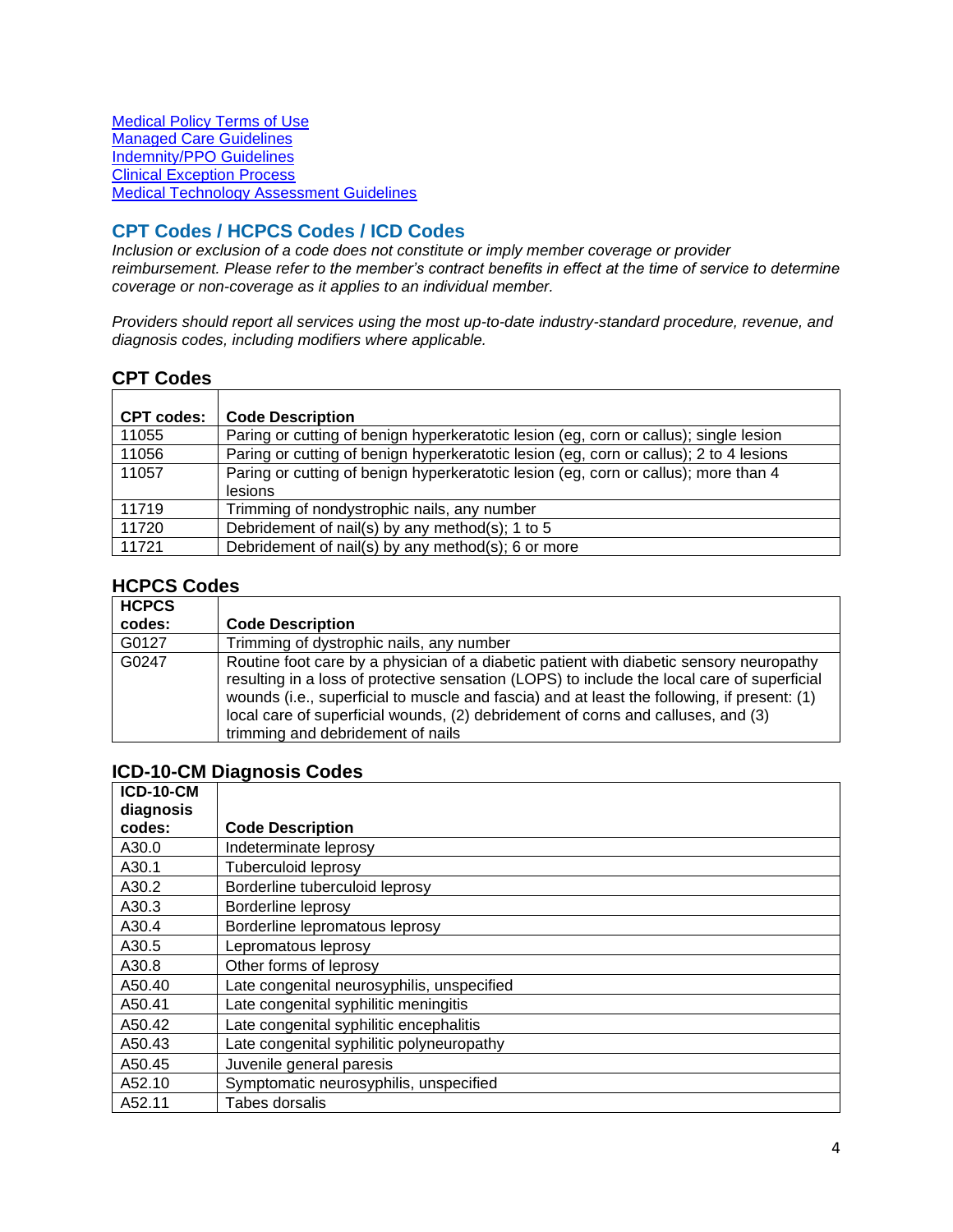| A52.13<br>Late syphilitic meningitis<br>Late syphilitic encephalitis<br>A52.14<br>A52.15<br>Late syphilitic neuropathy<br>CharcA't's arthropathy (tabetic)<br>A52.16<br>A52.17<br>General paresis<br>A52.19<br>Other symptomatic neurosyphilis<br>A52.2<br>Asymptomatic neurosyphilis<br>A52.3<br>Neurosyphilis, unspecified<br>B35.1<br>Tinea unguium<br>C76.50<br>Malignant Neoplasm Of Unspecified Lower Limb |  |
|------------------------------------------------------------------------------------------------------------------------------------------------------------------------------------------------------------------------------------------------------------------------------------------------------------------------------------------------------------------------------------------------------------------|--|
|                                                                                                                                                                                                                                                                                                                                                                                                                  |  |
|                                                                                                                                                                                                                                                                                                                                                                                                                  |  |
|                                                                                                                                                                                                                                                                                                                                                                                                                  |  |
|                                                                                                                                                                                                                                                                                                                                                                                                                  |  |
|                                                                                                                                                                                                                                                                                                                                                                                                                  |  |
|                                                                                                                                                                                                                                                                                                                                                                                                                  |  |
|                                                                                                                                                                                                                                                                                                                                                                                                                  |  |
|                                                                                                                                                                                                                                                                                                                                                                                                                  |  |
|                                                                                                                                                                                                                                                                                                                                                                                                                  |  |
|                                                                                                                                                                                                                                                                                                                                                                                                                  |  |
| Secondary Malignant Neoplasm Of Other Specified Sites<br>C79.89                                                                                                                                                                                                                                                                                                                                                  |  |
| D51.0<br>Vitamin B12 deficiency anemia due to intrinsic factor deficiency                                                                                                                                                                                                                                                                                                                                        |  |
| D81.81<br>Other biotin-dependent carboxylase deficiency                                                                                                                                                                                                                                                                                                                                                          |  |
| E08.41<br>Diabetes mellitus due to underlying condition with diabetic mononeuropathy                                                                                                                                                                                                                                                                                                                             |  |
| E08.42<br>Diabetes Mellitus Due To Underlying Condition With Diabetic Polyneuropathy                                                                                                                                                                                                                                                                                                                             |  |
| Diabetes mellitus due to underlying condition with diabetic autonomic (poly)neuropathy<br>E08.43                                                                                                                                                                                                                                                                                                                 |  |
| Diabetes mellitus due to underlying condition with diabetic amyotrophy<br>E08.44                                                                                                                                                                                                                                                                                                                                 |  |
| Diabetes mellitus due to underlying condition with other diabetic neurological                                                                                                                                                                                                                                                                                                                                   |  |
| E08.49<br>complication                                                                                                                                                                                                                                                                                                                                                                                           |  |
| Diabetes mellitus due to underlying condition with diabetic peripheral angiopathy without                                                                                                                                                                                                                                                                                                                        |  |
| E08.51<br>gangrene                                                                                                                                                                                                                                                                                                                                                                                               |  |
| Diabetes mellitus due to underlying condition with diabetic peripheral angiopathy with                                                                                                                                                                                                                                                                                                                           |  |
| E08.52<br>gangrene                                                                                                                                                                                                                                                                                                                                                                                               |  |
| E08.59<br>Diabetes mellitus due to underlying condition with other circulatory complications                                                                                                                                                                                                                                                                                                                     |  |
| E08.610<br>Diabetes mellitus due to underlying condition with diabetic neuropathic arthropathy                                                                                                                                                                                                                                                                                                                   |  |
| Drug or Chemical Induced Diabetes Mellitus With Neurological Complications With<br>Diabetic Polyneuropathy<br>E09.42                                                                                                                                                                                                                                                                                             |  |
| Drug or chemical induced diabetes mellitus with neurological complications with other                                                                                                                                                                                                                                                                                                                            |  |
| E09.49<br>diabetic neurological complication                                                                                                                                                                                                                                                                                                                                                                     |  |
| Drug or chemical induced diabetes mellitus with diabetic peripheral angiopathy without                                                                                                                                                                                                                                                                                                                           |  |
| E09.51<br>gangrene                                                                                                                                                                                                                                                                                                                                                                                               |  |
| Drug or chemical induced diabetes mellitus with diabetic peripheral angiopathy with                                                                                                                                                                                                                                                                                                                              |  |
| gangrene<br>E09.52                                                                                                                                                                                                                                                                                                                                                                                               |  |
| Drug or chemical induced diabetes mellitus with other circulatory complications<br>E09.59                                                                                                                                                                                                                                                                                                                        |  |
| E09.610<br>Drug or chemical induced diabetes mellitus with diabetic neuropathic arthropathy                                                                                                                                                                                                                                                                                                                      |  |
| E10.21<br>Type 1 diabetes mellitus with diabetic nephropathy                                                                                                                                                                                                                                                                                                                                                     |  |
| E10.22<br>Type 1 diabetes mellitus with diabetic chronic kidney disease                                                                                                                                                                                                                                                                                                                                          |  |
| E10.29<br>Type 1 diabetes mellitus with other diabetic kidney complication                                                                                                                                                                                                                                                                                                                                       |  |
| E10.311<br>Type 1 diabetes mellitus with unspecified diabetic retinopathy with macular edema                                                                                                                                                                                                                                                                                                                     |  |
| E10.319<br>Type 1 diabetes mellitus with unspecified diabetic retinopathy without macular edema                                                                                                                                                                                                                                                                                                                  |  |
| Type 1 diabetes mellitus with mild nonproliferative diabetic retinopathy with macular                                                                                                                                                                                                                                                                                                                            |  |
| E10.3211<br>edema, right eye                                                                                                                                                                                                                                                                                                                                                                                     |  |
| Type 1 diabetes mellitus with mild nonproliferative diabetic retinopathy with macular                                                                                                                                                                                                                                                                                                                            |  |
| E10.3212<br>edema, left eye                                                                                                                                                                                                                                                                                                                                                                                      |  |
| Type 1 diabetes mellitus with mild nonproliferative diabetic retinopathy with macular                                                                                                                                                                                                                                                                                                                            |  |
| E10.3213<br>edema, bilateral                                                                                                                                                                                                                                                                                                                                                                                     |  |
| Type 1 diabetes mellitus with mild nonproliferative diabetic retinopathy with macular<br>E10.3219                                                                                                                                                                                                                                                                                                                |  |
| edema, unspecified eye<br>Type 1 diabetes mellitus with mild nonproliferative diabetic retinopathy without macular                                                                                                                                                                                                                                                                                               |  |
|                                                                                                                                                                                                                                                                                                                                                                                                                  |  |
|                                                                                                                                                                                                                                                                                                                                                                                                                  |  |
| E10.3291<br>edema, right eye<br>Type 1 diabetes mellitus with mild nonproliferative diabetic retinopathy without macular                                                                                                                                                                                                                                                                                         |  |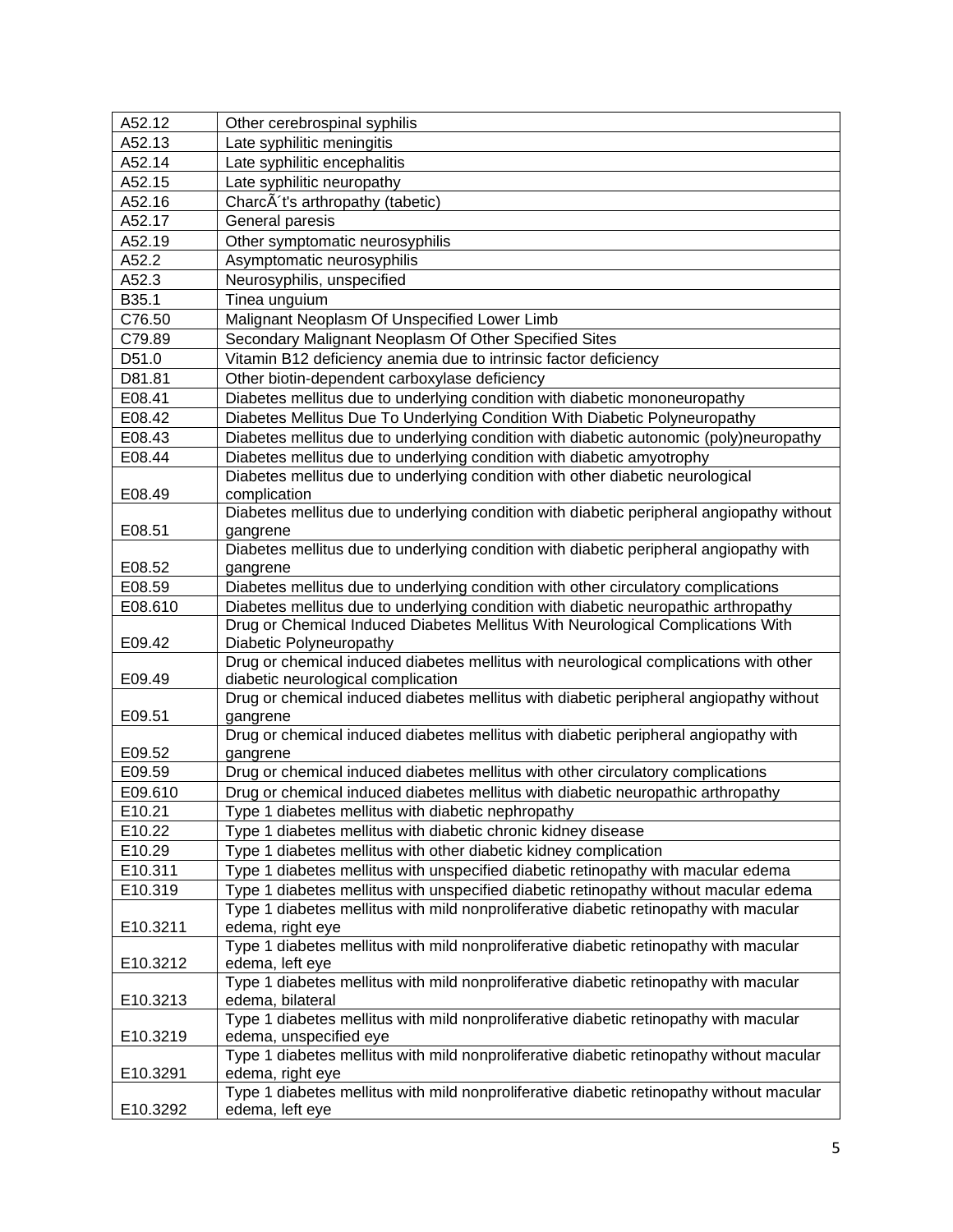|          | Type 1 diabetes mellitus with mild nonproliferative diabetic retinopathy without macular                                             |
|----------|--------------------------------------------------------------------------------------------------------------------------------------|
| E10.3293 | edema, bilateral                                                                                                                     |
|          | Type 1 diabetes mellitus with mild nonproliferative diabetic retinopathy without macular<br>edema, unspecified eye                   |
| E10.3299 | Type 1 diabetes mellitus with moderate nonproliferative diabetic retinopathy with                                                    |
| E10.3311 | macular edema, right eye                                                                                                             |
|          | Type 1 diabetes mellitus with moderate nonproliferative diabetic retinopathy with                                                    |
| E10.3312 | macular edema, left eye                                                                                                              |
|          | Type 1 diabetes mellitus with moderate nonproliferative diabetic retinopathy with                                                    |
| E10.3313 | macular edema, bilateral                                                                                                             |
|          | Type 1 diabetes mellitus with moderate nonproliferative diabetic retinopathy with                                                    |
| E10.3319 | macular edema, unspecified eye                                                                                                       |
|          | Type 1 diabetes mellitus with moderate nonproliferative diabetic retinopathy without                                                 |
| E10.3391 | macular edema, right eye                                                                                                             |
|          | Type 1 diabetes mellitus with moderate nonproliferative diabetic retinopathy without                                                 |
| E10.3392 | macular edema, left eye                                                                                                              |
|          | Type 1 diabetes mellitus with moderate nonproliferative diabetic retinopathy without                                                 |
| E10.3393 | macular edema, bilateral                                                                                                             |
|          | Type 1 diabetes mellitus with moderate nonproliferative diabetic retinopathy without                                                 |
| E10.3399 | macular edema, unspecified eye                                                                                                       |
|          | Type 1 diabetes mellitus with severe nonproliferative diabetic retinopathy with macular                                              |
| E10.3411 | edema, right eye                                                                                                                     |
|          | Type 1 diabetes mellitus with severe nonproliferative diabetic retinopathy with macular                                              |
| E10.3412 | edema, left eye                                                                                                                      |
|          | Type 1 diabetes mellitus with severe nonproliferative diabetic retinopathy with macular                                              |
| E10.3413 | edema, bilateral                                                                                                                     |
|          | Type 1 diabetes mellitus with severe nonproliferative diabetic retinopathy with macular                                              |
| E10.3419 | edema, unspecified eye<br>Type 1 diabetes mellitus with severe nonproliferative diabetic retinopathy without                         |
| E10.3491 | macular edema, right eye                                                                                                             |
|          | Type 1 diabetes mellitus with severe nonproliferative diabetic retinopathy without                                                   |
| E10.3492 | macular edema, left eye                                                                                                              |
|          | Type 1 diabetes mellitus with severe nonproliferative diabetic retinopathy without                                                   |
| E10.3493 | macular edema, bilateral                                                                                                             |
|          | Type 1 diabetes mellitus with severe nonproliferative diabetic retinopathy without                                                   |
| E10.3499 | macular edema, unspecified eye                                                                                                       |
|          | Type 1 diabetes mellitus with proliferative diabetic retinopathy with macular edema, right                                           |
| E10.3511 | eye                                                                                                                                  |
|          | Type 1 diabetes mellitus with proliferative diabetic retinopathy with macular edema, left                                            |
| E10.3512 | eye                                                                                                                                  |
|          | Type 1 diabetes mellitus with proliferative diabetic retinopathy with macular edema,                                                 |
| E10.3513 | bilateral                                                                                                                            |
|          | Type 1 diabetes mellitus with proliferative diabetic retinopathy with macular edema,                                                 |
| E10.3519 | unspecified eye                                                                                                                      |
|          | Type 1 diabetes mellitus with proliferative diabetic retinopathy with traction retinal                                               |
| E10.3521 | detachment involving the macula, right eye                                                                                           |
|          | Type 1 diabetes mellitus with proliferative diabetic retinopathy with traction retinal                                               |
| E10.3522 | detachment involving the macula, left eye                                                                                            |
|          | Type 1 diabetes mellitus with proliferative diabetic retinopathy with traction retinal                                               |
| E10.3523 | detachment involving the macula, bilateral<br>Type 1 diabetes mellitus with proliferative diabetic retinopathy with traction retinal |
| E10.3529 | detachment involving the macula, unspecified eye                                                                                     |
|          | Type 1 diabetes mellitus with proliferative diabetic retinopathy with traction retinal                                               |
| E10.3531 | detachment not involving the macula, right eye                                                                                       |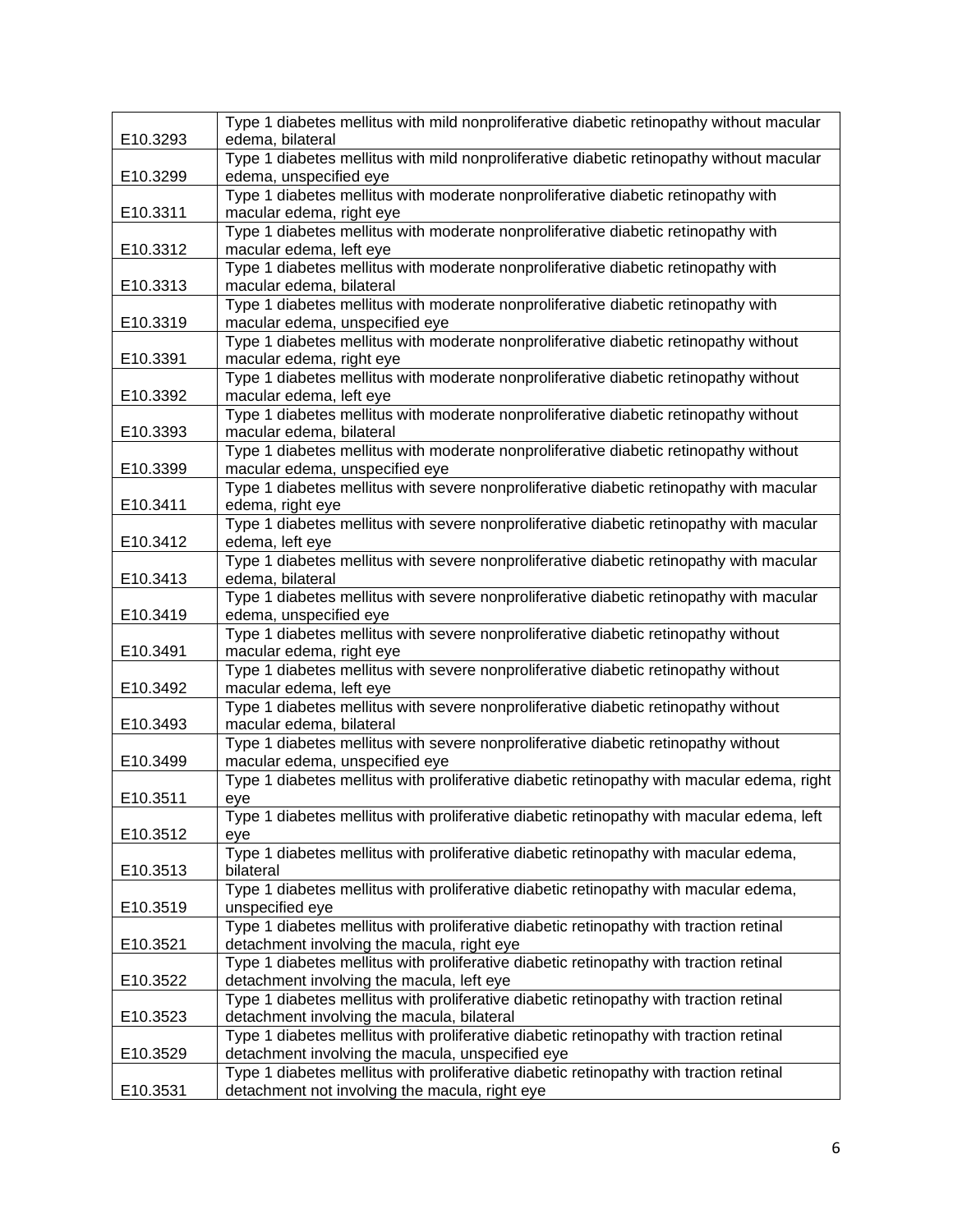|                    | Type 1 diabetes mellitus with proliferative diabetic retinopathy with traction retinal                                                                         |
|--------------------|----------------------------------------------------------------------------------------------------------------------------------------------------------------|
| E10.3532           | detachment not involving the macula, left eye                                                                                                                  |
|                    | Type 1 diabetes mellitus with proliferative diabetic retinopathy with traction retinal                                                                         |
| E10.3533           | detachment not involving the macula, bilateral                                                                                                                 |
|                    | Type 1 diabetes mellitus with proliferative diabetic retinopathy with traction retinal                                                                         |
| E10.3539           | detachment not involving the macula, unspecified eye                                                                                                           |
|                    | Type 1 diabetes mellitus with proliferative diabetic retinopathy with combined traction                                                                        |
| E10.3541           | retinal detachment and rhegmatogenous retinal detachment, right eye<br>Type 1 diabetes mellitus with proliferative diabetic retinopathy with combined traction |
| E10.3542           | retinal detachment and rhegmatogenous retinal detachment, left eye                                                                                             |
|                    | Type 1 diabetes mellitus with proliferative diabetic retinopathy with combined traction                                                                        |
| E10.3543           | retinal detachment and rhegmatogenous retinal detachment, bilateral                                                                                            |
|                    | Type 1 diabetes mellitus with proliferative diabetic retinopathy with combined traction                                                                        |
| E10.3549           | retinal detachment and rhegmatogenous retinal detachment, unspecified eye                                                                                      |
| E10.3551           | Type 1 diabetes mellitus with stable proliferative diabetic retinopathy, right eye                                                                             |
| E10.3552           | Type 1 diabetes mellitus with stable proliferative diabetic retinopathy, left eye                                                                              |
| E10.3553           | Type 1 diabetes mellitus with stable proliferative diabetic retinopathy, bilateral                                                                             |
| E10.3559           | Type 1 diabetes mellitus with stable proliferative diabetic retinopathy, unspecified eye                                                                       |
|                    | Type 1 diabetes mellitus with proliferative diabetic retinopathy without macular edema,                                                                        |
| E10.3591           | right eye                                                                                                                                                      |
|                    | Type 1 diabetes mellitus with proliferative diabetic retinopathy without macular edema,                                                                        |
| E10.3592           | left eye                                                                                                                                                       |
|                    | Type 1 diabetes mellitus with proliferative diabetic retinopathy without macular edema,                                                                        |
| E10.3593           | bilateral<br>Type 1 diabetes mellitus with proliferative diabetic retinopathy without macular edema,                                                           |
| E10.3599           | unspecified eye                                                                                                                                                |
|                    |                                                                                                                                                                |
| E10.36             | Type 1 diabetes mellitus with diabetic cataract                                                                                                                |
|                    | Type 1 diabetes mellitus with diabetic macular edema, resolved following treatment,                                                                            |
| E10.37X1           | right eye                                                                                                                                                      |
| E10.37X2           | Type 1 diabetes mellitus with diabetic macular edema, resolved following treatment, left<br>eye                                                                |
|                    | Type 1 diabetes mellitus with diabetic macular edema, resolved following treatment,                                                                            |
| E10.37X3           | bilateral                                                                                                                                                      |
|                    | Type 1 diabetes mellitus with diabetic macular edema, resolved following treatment,                                                                            |
| E10.37X9           | unspecified eye                                                                                                                                                |
| E10.39             | Type 1 diabetes mellitus with other diabetic ophthalmic complication                                                                                           |
| E10.40             | Type 1 diabetes mellitus with diabetic neuropathy, unspecified                                                                                                 |
| E10.41             | Type 1 diabetes mellitus with diabetic mononeuropathy                                                                                                          |
| E10.42             | Type 1 diabetes mellitus with diabetic polyneuropathy                                                                                                          |
| E10.43             | Type 1 diabetes mellitus with diabetic autonomic (poly)neuropathy                                                                                              |
| E10.44             | Type 1 diabetes mellitus with diabetic amyotrophy                                                                                                              |
| E10.49             | Type 1 diabetes mellitus with other diabetic neurological complication                                                                                         |
| E10.51             | Type 1 diabetes mellitus with diabetic peripheral angiopathy without gangrene                                                                                  |
| E10.52             | Type 1 diabetes mellitus with diabetic peripheral angiopathy with gangrene                                                                                     |
| E10.59             | Type 1 diabetes mellitus with other circulatory complications                                                                                                  |
| E10.610            | Type 1 diabetes mellitus with diabetic neuropathic arthropathy                                                                                                 |
| E10.618            | Type 1 Diabetes Mellitus With Other Diabetic Arthropathy                                                                                                       |
| E10.620            |                                                                                                                                                                |
|                    | Type 1 Diabetes Mellitus With Diabetic Dermatitis                                                                                                              |
| E10.621            | Type 1 Diabetes Mellitus With Foot Ulcer                                                                                                                       |
| E10.622            | Type 1 Diabetes Mellitus With Other Skin Ulcer                                                                                                                 |
| E10.628<br>E10.630 | Type 1 Diabetes Mellitus With Other Skin Complications<br>Type 1 Diabetes Mellitus With Periodontal Disease                                                    |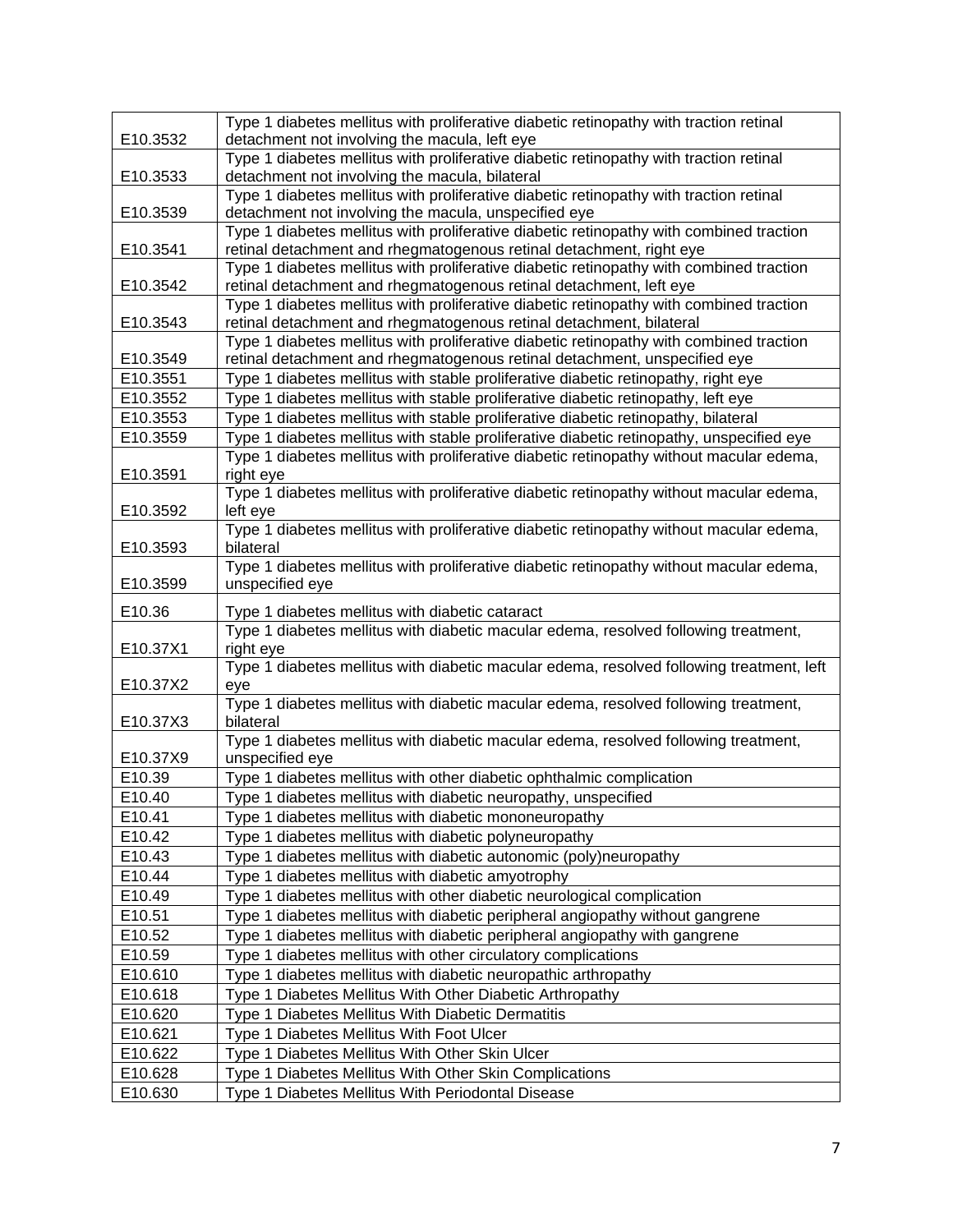| E10.638  | Type 1 Diabetes Mellitus With Other Oral Complications                                                           |
|----------|------------------------------------------------------------------------------------------------------------------|
| E10.649  | Type 1 Diabetes Mellitus With Hypoglycemia Without Coma                                                          |
| E10.65   | Type 1 diabetes mellitus with hyperglycemia                                                                      |
| E10.69   | Type 1 Diabetes Mellitus With Other Specified Complication                                                       |
| E10.8    | Type 1 diabetes mellitus with unspecified complications                                                          |
| E10.9    | Type 1 Diabetes Mellitus Without Complications                                                                   |
| E11.21   | Type 2 diabetes mellitus with diabetic nephropathy                                                               |
| E11.22   | Type 2 diabetes mellitus with diabetic chronic kidney disease                                                    |
| E11.29   | Type 2 diabetes mellitus with other diabetic kidney complication                                                 |
| E11.311  | Type 2 diabetes mellitus with unspecified diabetic retinopathy with macular edema                                |
| E11.319  | Type 2 diabetes mellitus with unspecified diabetic retinopathy without macular edema                             |
|          | Type 2 diabetes mellitus with mild nonproliferative diabetic retinopathy with macular                            |
| E11.3211 | edema, right eye                                                                                                 |
|          | Type 2 diabetes mellitus with mild nonproliferative diabetic retinopathy with macular                            |
| E11.3212 | edema, left eye                                                                                                  |
|          | Type 2 diabetes mellitus with mild nonproliferative diabetic retinopathy with macular                            |
| E11.3213 | edema, bilateral                                                                                                 |
|          | Type 2 diabetes mellitus with mild nonproliferative diabetic retinopathy with macular                            |
| E11.3219 | edema, unspecified eye                                                                                           |
|          | Type 2 diabetes mellitus with mild nonproliferative diabetic retinopathy without macular                         |
| E11.3291 | edema, right eye                                                                                                 |
|          | Type 2 diabetes mellitus with mild nonproliferative diabetic retinopathy without macular                         |
| E11.3292 | edema, left eye                                                                                                  |
|          | Type 2 diabetes mellitus with mild nonproliferative diabetic retinopathy without macular                         |
| E11.3293 | edema, bilateral                                                                                                 |
|          | Type 2 diabetes mellitus with mild nonproliferative diabetic retinopathy without macular                         |
| E11.3299 | edema, unspecified eye                                                                                           |
|          | Type 2 diabetes mellitus with moderate nonproliferative diabetic retinopathy with                                |
| E11.3311 | macular edema, right eye                                                                                         |
|          | Type 2 diabetes mellitus with moderate nonproliferative diabetic retinopathy with                                |
| E11.3312 | macular edema, left eye                                                                                          |
|          | Type 2 diabetes mellitus with moderate nonproliferative diabetic retinopathy with                                |
| E11.3313 | macular edema, bilateral                                                                                         |
|          | Type 2 diabetes mellitus with moderate nonproliferative diabetic retinopathy with                                |
| E11.3319 | macular edema, unspecified eye                                                                                   |
|          | Type 2 diabetes mellitus with moderate nonproliferative diabetic retinopathy without                             |
| E11.3391 | macular edema, right eye<br>Type 2 diabetes mellitus with moderate nonproliferative diabetic retinopathy without |
|          |                                                                                                                  |
| E11.3392 | macular edema, left eye<br>Type 2 diabetes mellitus with moderate nonproliferative diabetic retinopathy without  |
| E11.3393 | macular edema, bilateral                                                                                         |
|          | Type 2 diabetes mellitus with moderate nonproliferative diabetic retinopathy without                             |
| E11.3399 | macular edema, unspecified eye                                                                                   |
|          | Type 2 diabetes mellitus with severe nonproliferative diabetic retinopathy with macular                          |
| E11.3411 | edema, right eye                                                                                                 |
|          | Type 2 diabetes mellitus with severe nonproliferative diabetic retinopathy with macular                          |
| E11.3412 | edema, left eye                                                                                                  |
|          | Type 2 diabetes mellitus with severe nonproliferative diabetic retinopathy with macular                          |
| E11.3413 | edema, bilateral                                                                                                 |
|          | Type 2 diabetes mellitus with severe nonproliferative diabetic retinopathy with macular                          |
| E11.3419 | edema, unspecified eye                                                                                           |
|          | Type 2 diabetes mellitus with severe nonproliferative diabetic retinopathy without                               |
| E11.3491 | macular edema, right eye                                                                                         |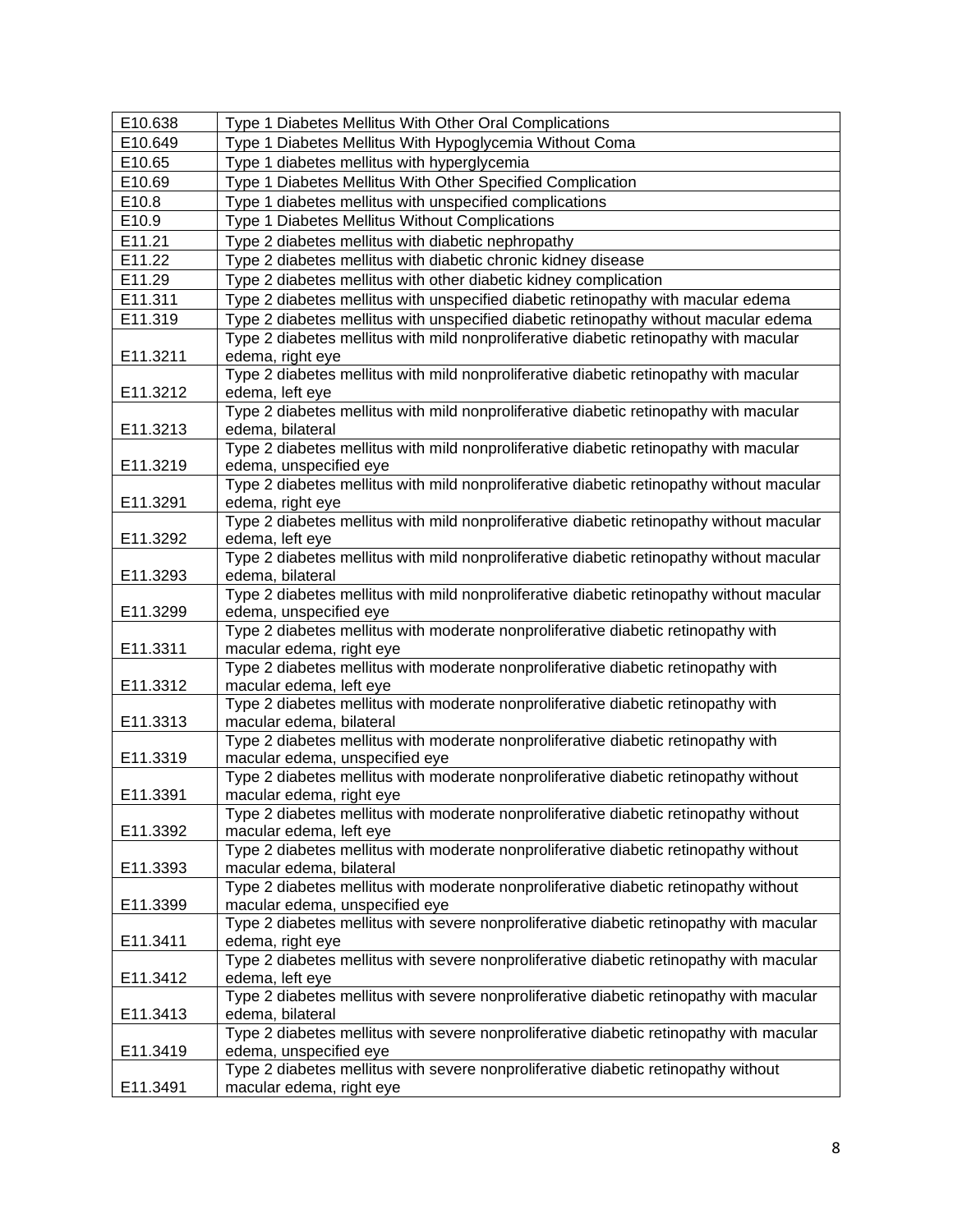|          | Type 2 diabetes mellitus with severe nonproliferative diabetic retinopathy without                                                   |
|----------|--------------------------------------------------------------------------------------------------------------------------------------|
| E11.3492 | macular edema, left eye                                                                                                              |
|          | Type 2 diabetes mellitus with severe nonproliferative diabetic retinopathy without                                                   |
| E11.3493 | macular edema, bilateral                                                                                                             |
|          | Type 2 diabetes mellitus with severe nonproliferative diabetic retinopathy without                                                   |
| E11.3499 | macular edema, unspecified eye                                                                                                       |
| E11.351  | Type 2 diabetes mellitus with proliferative diabetic retinopathy with macular edema                                                  |
|          | Type 2 diabetes mellitus with proliferative diabetic retinopathy with macular edema, right                                           |
| E11.3511 | eye                                                                                                                                  |
|          | Type 2 diabetes mellitus with proliferative diabetic retinopathy with macular edema, left                                            |
| E11.3512 | eye                                                                                                                                  |
|          | Type 2 diabetes mellitus with proliferative diabetic retinopathy with macular edema,                                                 |
| E11.3513 | bilateral                                                                                                                            |
|          | Type 2 diabetes mellitus with proliferative diabetic retinopathy with macular edema,                                                 |
| E11.3519 | unspecified eye                                                                                                                      |
|          | Type 2 diabetes mellitus with proliferative diabetic retinopathy with traction retinal                                               |
| E11.3521 | detachment involving the macula, right eye                                                                                           |
|          | Type 2 diabetes mellitus with proliferative diabetic retinopathy with traction retinal                                               |
| E11.3522 | detachment involving the macula, left eye                                                                                            |
|          | Type 2 diabetes mellitus with proliferative diabetic retinopathy with traction retinal                                               |
| E11.3523 | detachment involving the macula, bilateral<br>Type 2 diabetes mellitus with proliferative diabetic retinopathy with traction retinal |
| E11.3529 | detachment involving the macula, unspecified eye                                                                                     |
|          | Type 2 diabetes mellitus with proliferative diabetic retinopathy with traction retinal                                               |
| E11.3531 | detachment not involving the macula, right eye                                                                                       |
|          | Type 2 diabetes mellitus with proliferative diabetic retinopathy with traction retinal                                               |
| E11.3532 | detachment not involving the macula, left eye                                                                                        |
|          | Type 2 diabetes mellitus with proliferative diabetic retinopathy with traction retinal                                               |
| E11.3533 | detachment not involving the macula, bilateral                                                                                       |
|          | Type 2 diabetes mellitus with proliferative diabetic retinopathy with traction retinal                                               |
| E11.3539 | detachment not involving the macula, unspecified eye                                                                                 |
|          | Type 2 diabetes mellitus with proliferative diabetic retinopathy with combined traction                                              |
| E11.3541 | retinal detachment and rhegmatogenous retinal detachment, right eye                                                                  |
|          | Type 2 diabetes mellitus with proliferative diabetic retinopathy with combined traction                                              |
| E11.3542 | retinal detachment and rhegmatogenous retinal detachment, left eye                                                                   |
|          | Type 2 diabetes mellitus with proliferative diabetic retinopathy with combined traction                                              |
| E11.3543 | retinal detachment and rhegmatogenous retinal detachment, bilateral                                                                  |
|          | Type 2 diabetes mellitus with proliferative diabetic retinopathy with combined traction                                              |
| E11.3549 | retinal detachment and rhegmatogenous retinal detachment, unspecified eye                                                            |
| E11.3551 | Type 2 diabetes mellitus with stable proliferative diabetic retinopathy, right eye                                                   |
| E11.3552 | Type 2 diabetes mellitus with stable proliferative diabetic retinopathy, left eye                                                    |
| E11.3553 | Type 2 diabetes mellitus with stable proliferative diabetic retinopathy, bilateral                                                   |
| E11.3559 | Type 2 diabetes mellitus with stable proliferative diabetic retinopathy, unspecified eye                                             |
| E11.359  | Type 2 diabetes mellitus with proliferative diabetic retinopathy without macular edema                                               |
|          | Type 2 diabetes mellitus with proliferative diabetic retinopathy without macular edema,                                              |
| E11.3591 | right eye                                                                                                                            |
|          | Type 2 diabetes mellitus with proliferative diabetic retinopathy without macular edema,                                              |
| E11.3592 | left eye                                                                                                                             |
|          | Type 2 diabetes mellitus with proliferative diabetic retinopathy without macular edema,                                              |
| E11.3593 | bilateral                                                                                                                            |
|          | Type 2 diabetes mellitus with proliferative diabetic retinopathy without macular edema,                                              |
| E11.3599 | unspecified eye                                                                                                                      |
| E11.36   | Type 2 diabetes mellitus with diabetic cataract                                                                                      |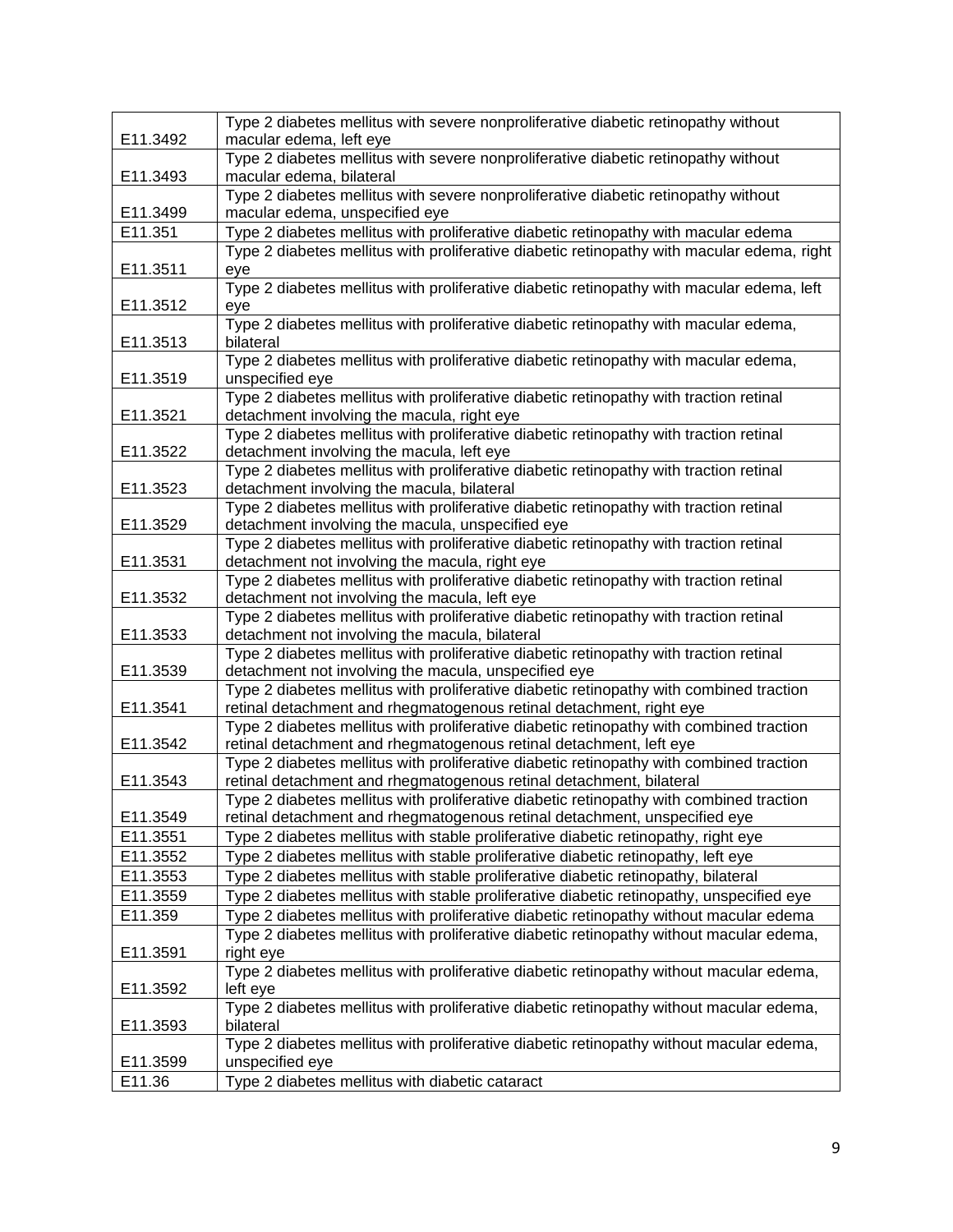|          | Type 2 diabetes mellitus with diabetic macular edema, resolved following treatment,                                   |
|----------|-----------------------------------------------------------------------------------------------------------------------|
| E11.37X1 | right eye                                                                                                             |
|          | Type 2 diabetes mellitus with diabetic macular edema, resolved following treatment, left                              |
| E11.37X2 | eye                                                                                                                   |
| E11.37X3 | Type 2 diabetes mellitus with diabetic macular edema, resolved following treatment,<br>bilateral                      |
|          | Type 2 diabetes mellitus with diabetic macular edema, resolved following treatment,                                   |
| E11.37X9 | unspecified eye                                                                                                       |
| E11.39   | Type 2 diabetes mellitus with other diabetic ophthalmic complication                                                  |
| E11.40   | Type 2 diabetes mellitus with diabetic neuropathy, unspecified                                                        |
| E11.41   | Type 2 diabetes mellitus with diabetic mononeuropathy                                                                 |
| E11.42   | Type 2 diabetes mellitus with diabetic polyneuropathy                                                                 |
| E11.43   | Type 2 diabetes mellitus with diabetic autonomic (poly)neuropathy                                                     |
| E11.44   | Type 2 diabetes mellitus with diabetic amyotrophy                                                                     |
| E11.49   | Type 2 diabetes mellitus with other diabetic neurological complication                                                |
| E11.51   | Type 2 diabetes mellitus with diabetic peripheral angiopathy without gangrene                                         |
| E11.52   | Type 2 diabetes mellitus with diabetic peripheral angiopathy with gangrene                                            |
| E11.59   | Type 2 diabetes mellitus with other circulatory complications                                                         |
| E11.610  | Type 2 diabetes mellitus with diabetic neuropathic arthropathy                                                        |
| E11.618  | Type 2 Diabetes Mellitus With Other Diabetic Arthropathy                                                              |
| E11.620  | Type 2 Diabetes Mellitus With Diabetic Dermatitis                                                                     |
| E11.621  | Type 2 Diabetes Mellitus With Foot Ulcer                                                                              |
| E11.622  | Type 2 Diabetes Mellitus With Other Skin Ulcer                                                                        |
| E11.630  | Type 2 Diabetes Mellitus With Periodontal Disease                                                                     |
| E11.638  | Type 2 Diabetes Mellitus With Other Oral Complications                                                                |
| E11.649  | Type 2 Diabetes Mellitus With Hypoglycemia Without Coma                                                               |
| E11.65   | Type 2 diabetes mellitus with hyperglycemia                                                                           |
| E11.69   | Type 2 Diabetes Mellitus With Other Specified Complication                                                            |
| E11.8    | Type 2 diabetes mellitus with unspecified complications                                                               |
| E11.9    | Type 2 Diabetes Mellitus Without Complications                                                                        |
| E13.21   | Other specified diabetes mellitus with diabetic nephropathy                                                           |
| E13.22   | Other specified diabetes mellitus with diabetic chronic kidney disease                                                |
| E13.29   | Other specified diabetes mellitus with other diabetic kidney complication                                             |
|          | Other specified diabetes mellitus with unspecified diabetic retinopathy with macular                                  |
| E13.311  | edema                                                                                                                 |
| E13.319  | Other specified diabetes mellitus with unspecified diabetic retinopathy without macular<br>edema                      |
|          | Other specified diabetes mellitus with mild nonproliferative diabetic retinopathy with                                |
| E13.3211 | macular edema, right eye                                                                                              |
|          | Other specified diabetes mellitus with mild nonproliferative diabetic retinopathy with                                |
| E13.3212 | macular edema, left eye                                                                                               |
|          | Other specified diabetes mellitus with mild nonproliferative diabetic retinopathy with                                |
| E13.3213 | macular edema, bilateral                                                                                              |
|          | Other specified diabetes mellitus with mild nonproliferative diabetic retinopathy with                                |
| E13.3219 | macular edema, unspecified eye                                                                                        |
|          | Other specified diabetes mellitus with mild nonproliferative diabetic retinopathy without                             |
| E13.3291 | macular edema, right eye                                                                                              |
|          | Other specified diabetes mellitus with mild nonproliferative diabetic retinopathy without                             |
| E13.3292 | macular edema, left eye                                                                                               |
|          | Other specified diabetes mellitus with mild nonproliferative diabetic retinopathy without                             |
| E13.3293 | macular edema, bilateral<br>Other specified diabetes mellitus with mild nonproliferative diabetic retinopathy without |
| E13.3299 | macular edema, unspecified eye                                                                                        |
|          |                                                                                                                       |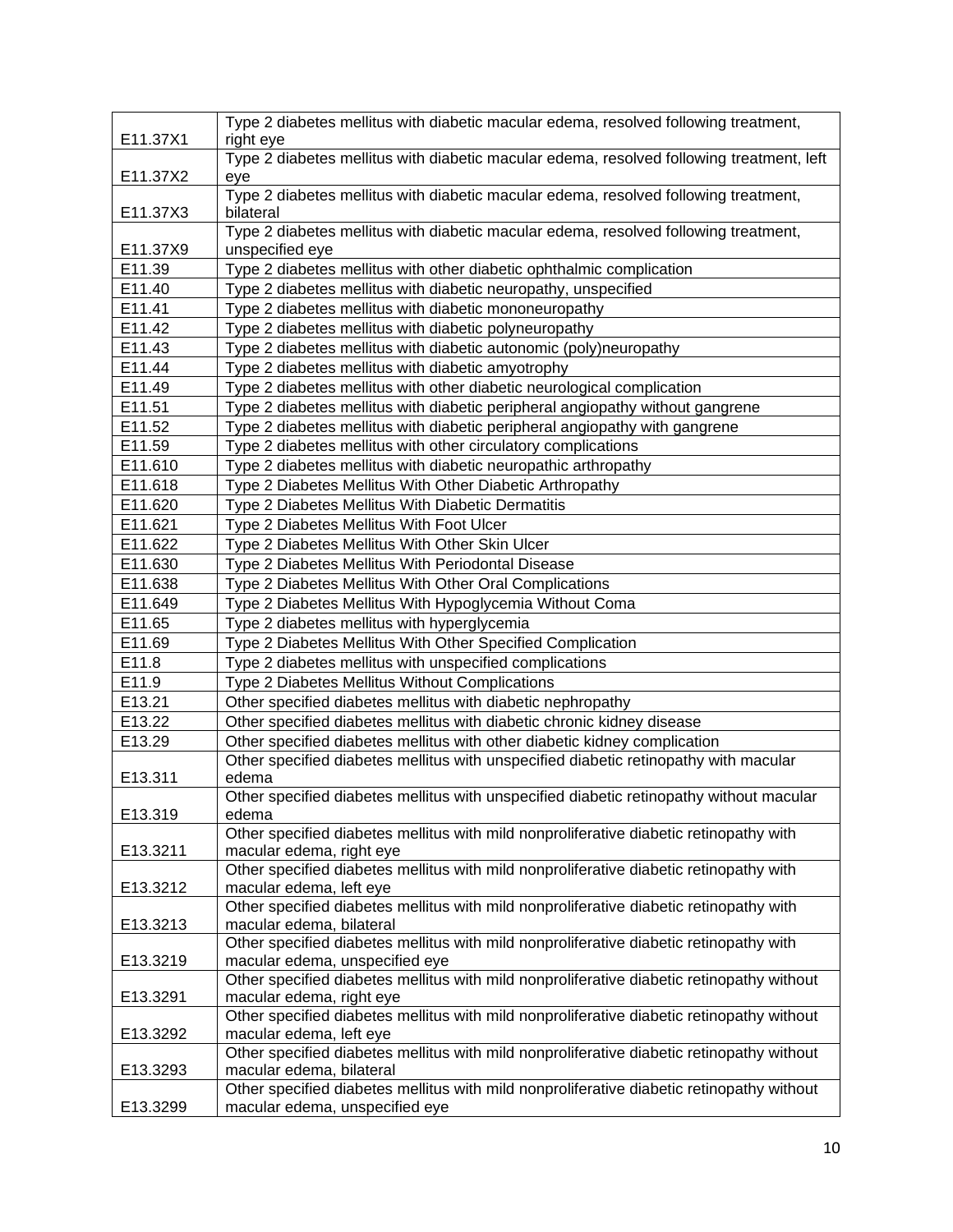|          | Other specified diabetes mellitus with moderate nonproliferative diabetic retinopathy                                                         |
|----------|-----------------------------------------------------------------------------------------------------------------------------------------------|
| E13.3311 | with macular edema, right eye                                                                                                                 |
|          | Other specified diabetes mellitus with moderate nonproliferative diabetic retinopathy                                                         |
| E13.3312 | with macular edema, left eye                                                                                                                  |
|          | Other specified diabetes mellitus with moderate nonproliferative diabetic retinopathy                                                         |
| E13.3313 | with macular edema, bilateral                                                                                                                 |
|          | Other specified diabetes mellitus with moderate nonproliferative diabetic retinopathy                                                         |
| E13.3319 | with macular edema, unspecified eye                                                                                                           |
|          | Other specified diabetes mellitus with moderate nonproliferative diabetic retinopathy                                                         |
| E13.3391 | without macular edema, right eye                                                                                                              |
|          | Other specified diabetes mellitus with moderate nonproliferative diabetic retinopathy                                                         |
| E13.3392 | without macular edema, left eye<br>Other specified diabetes mellitus with moderate nonproliferative diabetic retinopathy                      |
|          |                                                                                                                                               |
| E13.3393 | without macular edema, bilateral                                                                                                              |
|          | Other specified diabetes mellitus with moderate nonproliferative diabetic retinopathy                                                         |
| E13.3399 | without macular edema, unspecified eye<br>Other specified diabetes mellitus with severe nonproliferative diabetic retinopathy with            |
| E13.3411 | macular edema, right eye                                                                                                                      |
|          | Other specified diabetes mellitus with severe nonproliferative diabetic retinopathy with                                                      |
| E13.3412 | macular edema, left eye                                                                                                                       |
|          | Other specified diabetes mellitus with severe nonproliferative diabetic retinopathy with                                                      |
| E13.3413 | macular edema, bilateral                                                                                                                      |
|          | Other specified diabetes mellitus with severe nonproliferative diabetic retinopathy with                                                      |
| E13.3419 | macular edema, unspecified eye                                                                                                                |
|          | Other specified diabetes mellitus with severe nonproliferative diabetic retinopathy                                                           |
| E13.3491 | without macular edema, right eye                                                                                                              |
|          | Other specified diabetes mellitus with severe nonproliferative diabetic retinopathy                                                           |
| E13.3492 | without macular edema, left eye                                                                                                               |
|          | Other specified diabetes mellitus with severe nonproliferative diabetic retinopathy                                                           |
| E13.3493 | without macular edema, bilateral                                                                                                              |
|          | Other specified diabetes mellitus with severe nonproliferative diabetic retinopathy                                                           |
| E13.3499 | without macular edema, unspecified eye                                                                                                        |
|          | Other specified diabetes mellitus with proliferative diabetic retinopathy with macular                                                        |
| E13.3511 | edema, right eye                                                                                                                              |
|          | Other specified diabetes mellitus with proliferative diabetic retinopathy with macular                                                        |
| E13.3512 | edema, left eye                                                                                                                               |
|          | Other specified diabetes mellitus with proliferative diabetic retinopathy with macular                                                        |
| E13.3513 | edema, bilateral                                                                                                                              |
|          | Other specified diabetes mellitus with proliferative diabetic retinopathy with macular                                                        |
| E13.3519 | edema, unspecified eye                                                                                                                        |
|          | Other specified diabetes mellitus with proliferative diabetic retinopathy with traction                                                       |
| E13.3521 | retinal detachment involving the macula, right eye                                                                                            |
|          | Other specified diabetes mellitus with proliferative diabetic retinopathy with traction                                                       |
| E13.3522 | retinal detachment involving the macula, left eye<br>Other specified diabetes mellitus with proliferative diabetic retinopathy with traction  |
|          |                                                                                                                                               |
| E13.3523 | retinal detachment involving the macula, bilateral<br>Other specified diabetes mellitus with proliferative diabetic retinopathy with traction |
|          | retinal detachment involving the macula, unspecified eye                                                                                      |
| E13.3529 | Other specified diabetes mellitus with proliferative diabetic retinopathy with traction                                                       |
| E13.3531 | retinal detachment not involving the macula, right eye                                                                                        |
|          | Other specified diabetes mellitus with proliferative diabetic retinopathy with traction                                                       |
| E13.3532 | retinal detachment not involving the macula, left eye                                                                                         |
|          | Other specified diabetes mellitus with proliferative diabetic retinopathy with traction                                                       |
| E13.3533 | retinal detachment not involving the macula, bilateral                                                                                        |
|          |                                                                                                                                               |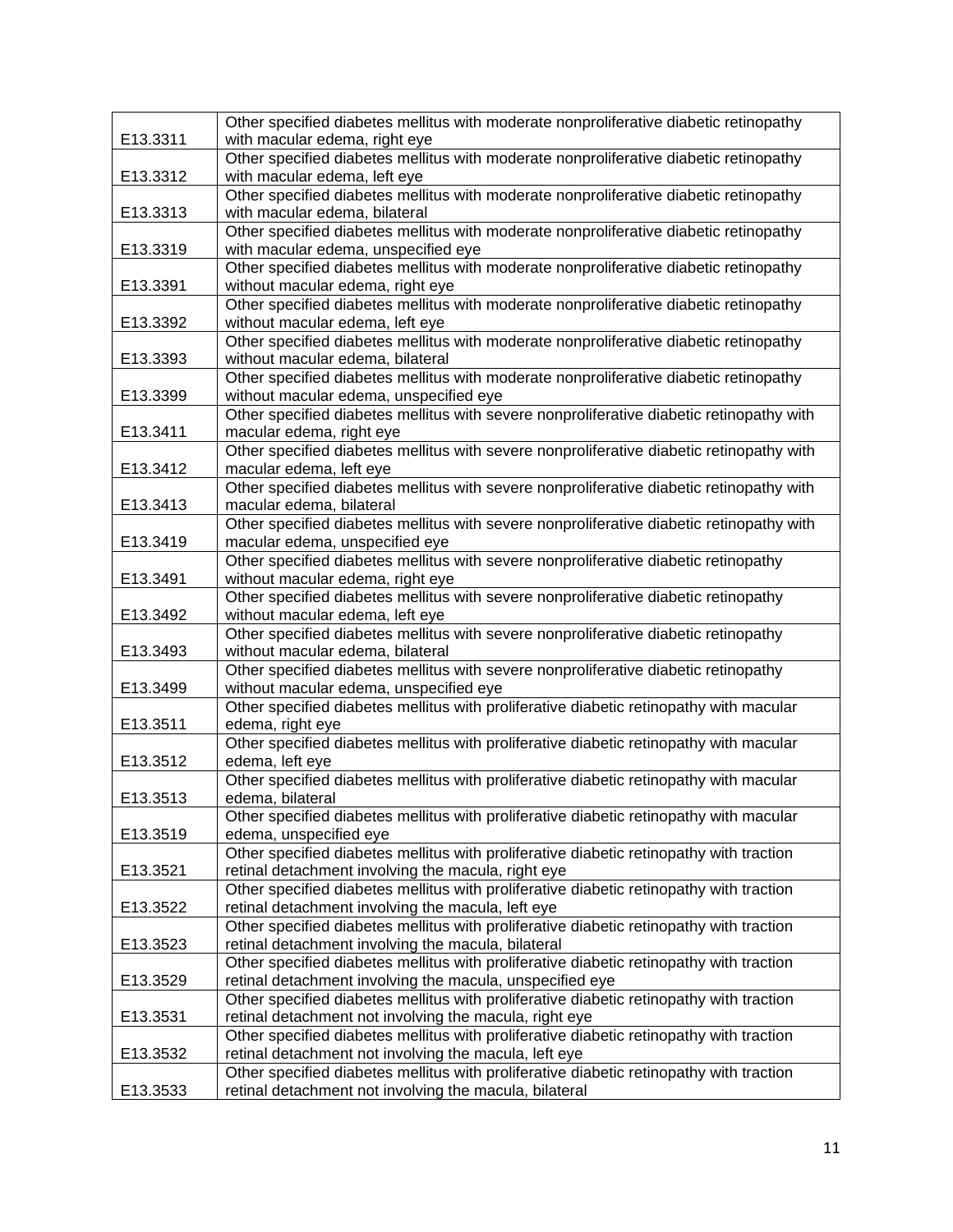| retinal detachment not involving the macula, unspecified eye<br>E13.3539<br>Other specified diabetes mellitus with proliferative diabetic retinopathy with combined<br>traction retinal detachment and rhegmatogenous retinal detachment, right eye<br>E13.3541<br>Other specified diabetes mellitus with proliferative diabetic retinopathy with combined<br>E13.3542<br>traction retinal detachment and rhegmatogenous retinal detachment, left eye<br>Other specified diabetes mellitus with proliferative diabetic retinopathy with combined<br>traction retinal detachment and rhegmatogenous retinal detachment, bilateral<br>E13.3543<br>Other specified diabetes mellitus with proliferative diabetic retinopathy with combined<br>E13.3549<br>traction retinal detachment and rhegmatogenous retinal detachment, unspecified eye<br>E13.3551<br>Other specified diabetes mellitus with stable proliferative diabetic retinopathy, right eye<br>E13.3552<br>Other specified diabetes mellitus with stable proliferative diabetic retinopathy, left eye<br>Other specified diabetes mellitus with stable proliferative diabetic retinopathy, bilateral<br>E13.3553<br>Other specified diabetes mellitus with stable proliferative diabetic retinopathy,<br>unspecified eye<br>E13.3559<br>Other specified diabetes mellitus with proliferative diabetic retinopathy without macular<br>E13.3591<br>edema, right eye<br>Other specified diabetes mellitus with proliferative diabetic retinopathy without macular<br>E13.3592<br>edema, left eye<br>Other specified diabetes mellitus with proliferative diabetic retinopathy without macular<br>E13.3593<br>edema, bilateral<br>Other specified diabetes mellitus with proliferative diabetic retinopathy without macular<br>E13.3599<br>edema, unspecified eye<br>E13.36<br>Other specified diabetes mellitus with diabetic cataract<br>Type 2 diabetes mellitus with diabetic macular edema, resolved following treatment,<br>E13.37X1<br>right eye<br>Type 2 diabetes mellitus with diabetic macular edema, resolved following treatment, left<br>E13.37X2<br>eye<br>Type 2 diabetes mellitus with diabetic macular edema, resolved following treatment,<br>bilateral<br>E13.37X3<br>Type 2 diabetes mellitus with diabetic macular edema, resolved following treatment,<br>E13.37X9<br>unspecified eye<br>E13.39<br>Other specified diabetes mellitus with other diabetic ophthalmic complication<br>E13.40<br>Other specified diabetes mellitus with diabetic neuropathy, unspecified<br>E13.41<br>Other specified diabetes mellitus with diabetic mononeuropathy<br>E13.42<br>Other specified diabetes mellitus with diabetic polyneuropathy<br>Other specified diabetes mellitus with diabetic autonomic (poly)neuropathy<br>E13.43<br>E13.44<br>Other specified diabetes mellitus with diabetic amyotrophy<br>E13.49<br>Other specified diabetes mellitus with other diabetic neurological complication<br>E13.51<br>Other specified diabetes mellitus with diabetic peripheral angiopathy without gangrene<br>E13.52<br>Other specified diabetes mellitus with diabetic peripheral angiopathy with gangrene<br>E13.59<br>Other specified diabetes mellitus with other circulatory complications<br>E13.610<br>Other specified diabetes mellitus with diabetic neuropathic arthropathy<br>E13.8<br>Other specified diabetes mellitus with unspecified complications<br>E46<br><b>Unspecified Protein-Calorie Malnutrition</b><br>E51.11<br>Dry beriberi<br>Wet beriberi<br>E51.12<br>E <sub>52</sub><br>Niacin deficiency [pellagra]<br>E53.1<br>Pyridoxine deficiency<br>E53.8<br>Deficiency of other specified B group vitamins<br>E64.0<br>Sequelae of protein-calorie malnutrition<br>E75.21<br>Fabry (-Anderson) disease |        | Other specified diabetes mellitus with proliferative diabetic retinopathy with traction |
|----------------------------------------------------------------------------------------------------------------------------------------------------------------------------------------------------------------------------------------------------------------------------------------------------------------------------------------------------------------------------------------------------------------------------------------------------------------------------------------------------------------------------------------------------------------------------------------------------------------------------------------------------------------------------------------------------------------------------------------------------------------------------------------------------------------------------------------------------------------------------------------------------------------------------------------------------------------------------------------------------------------------------------------------------------------------------------------------------------------------------------------------------------------------------------------------------------------------------------------------------------------------------------------------------------------------------------------------------------------------------------------------------------------------------------------------------------------------------------------------------------------------------------------------------------------------------------------------------------------------------------------------------------------------------------------------------------------------------------------------------------------------------------------------------------------------------------------------------------------------------------------------------------------------------------------------------------------------------------------------------------------------------------------------------------------------------------------------------------------------------------------------------------------------------------------------------------------------------------------------------------------------------------------------------------------------------------------------------------------------------------------------------------------------------------------------------------------------------------------------------------------------------------------------------------------------------------------------------------------------------------------------------------------------------------------------------------------------------------------------------------------------------------------------------------------------------------------------------------------------------------------------------------------------------------------------------------------------------------------------------------------------------------------------------------------------------------------------------------------------------------------------------------------------------------------------------------------------------------------------------------------------------------------------------------------------------------------------------------------------------------------------------------------------------------------------------------------------------------------------------------------------------------------------------------------------------------------------------------------------------------------------------------------------------------------------------------------------------------------------------------------------------------------------|--------|-----------------------------------------------------------------------------------------|
|                                                                                                                                                                                                                                                                                                                                                                                                                                                                                                                                                                                                                                                                                                                                                                                                                                                                                                                                                                                                                                                                                                                                                                                                                                                                                                                                                                                                                                                                                                                                                                                                                                                                                                                                                                                                                                                                                                                                                                                                                                                                                                                                                                                                                                                                                                                                                                                                                                                                                                                                                                                                                                                                                                                                                                                                                                                                                                                                                                                                                                                                                                                                                                                                                                                                                                                                                                                                                                                                                                                                                                                                                                                                                                                                                                                              |        |                                                                                         |
|                                                                                                                                                                                                                                                                                                                                                                                                                                                                                                                                                                                                                                                                                                                                                                                                                                                                                                                                                                                                                                                                                                                                                                                                                                                                                                                                                                                                                                                                                                                                                                                                                                                                                                                                                                                                                                                                                                                                                                                                                                                                                                                                                                                                                                                                                                                                                                                                                                                                                                                                                                                                                                                                                                                                                                                                                                                                                                                                                                                                                                                                                                                                                                                                                                                                                                                                                                                                                                                                                                                                                                                                                                                                                                                                                                                              |        |                                                                                         |
|                                                                                                                                                                                                                                                                                                                                                                                                                                                                                                                                                                                                                                                                                                                                                                                                                                                                                                                                                                                                                                                                                                                                                                                                                                                                                                                                                                                                                                                                                                                                                                                                                                                                                                                                                                                                                                                                                                                                                                                                                                                                                                                                                                                                                                                                                                                                                                                                                                                                                                                                                                                                                                                                                                                                                                                                                                                                                                                                                                                                                                                                                                                                                                                                                                                                                                                                                                                                                                                                                                                                                                                                                                                                                                                                                                                              |        |                                                                                         |
|                                                                                                                                                                                                                                                                                                                                                                                                                                                                                                                                                                                                                                                                                                                                                                                                                                                                                                                                                                                                                                                                                                                                                                                                                                                                                                                                                                                                                                                                                                                                                                                                                                                                                                                                                                                                                                                                                                                                                                                                                                                                                                                                                                                                                                                                                                                                                                                                                                                                                                                                                                                                                                                                                                                                                                                                                                                                                                                                                                                                                                                                                                                                                                                                                                                                                                                                                                                                                                                                                                                                                                                                                                                                                                                                                                                              |        |                                                                                         |
|                                                                                                                                                                                                                                                                                                                                                                                                                                                                                                                                                                                                                                                                                                                                                                                                                                                                                                                                                                                                                                                                                                                                                                                                                                                                                                                                                                                                                                                                                                                                                                                                                                                                                                                                                                                                                                                                                                                                                                                                                                                                                                                                                                                                                                                                                                                                                                                                                                                                                                                                                                                                                                                                                                                                                                                                                                                                                                                                                                                                                                                                                                                                                                                                                                                                                                                                                                                                                                                                                                                                                                                                                                                                                                                                                                                              |        |                                                                                         |
|                                                                                                                                                                                                                                                                                                                                                                                                                                                                                                                                                                                                                                                                                                                                                                                                                                                                                                                                                                                                                                                                                                                                                                                                                                                                                                                                                                                                                                                                                                                                                                                                                                                                                                                                                                                                                                                                                                                                                                                                                                                                                                                                                                                                                                                                                                                                                                                                                                                                                                                                                                                                                                                                                                                                                                                                                                                                                                                                                                                                                                                                                                                                                                                                                                                                                                                                                                                                                                                                                                                                                                                                                                                                                                                                                                                              |        |                                                                                         |
|                                                                                                                                                                                                                                                                                                                                                                                                                                                                                                                                                                                                                                                                                                                                                                                                                                                                                                                                                                                                                                                                                                                                                                                                                                                                                                                                                                                                                                                                                                                                                                                                                                                                                                                                                                                                                                                                                                                                                                                                                                                                                                                                                                                                                                                                                                                                                                                                                                                                                                                                                                                                                                                                                                                                                                                                                                                                                                                                                                                                                                                                                                                                                                                                                                                                                                                                                                                                                                                                                                                                                                                                                                                                                                                                                                                              |        |                                                                                         |
|                                                                                                                                                                                                                                                                                                                                                                                                                                                                                                                                                                                                                                                                                                                                                                                                                                                                                                                                                                                                                                                                                                                                                                                                                                                                                                                                                                                                                                                                                                                                                                                                                                                                                                                                                                                                                                                                                                                                                                                                                                                                                                                                                                                                                                                                                                                                                                                                                                                                                                                                                                                                                                                                                                                                                                                                                                                                                                                                                                                                                                                                                                                                                                                                                                                                                                                                                                                                                                                                                                                                                                                                                                                                                                                                                                                              |        |                                                                                         |
|                                                                                                                                                                                                                                                                                                                                                                                                                                                                                                                                                                                                                                                                                                                                                                                                                                                                                                                                                                                                                                                                                                                                                                                                                                                                                                                                                                                                                                                                                                                                                                                                                                                                                                                                                                                                                                                                                                                                                                                                                                                                                                                                                                                                                                                                                                                                                                                                                                                                                                                                                                                                                                                                                                                                                                                                                                                                                                                                                                                                                                                                                                                                                                                                                                                                                                                                                                                                                                                                                                                                                                                                                                                                                                                                                                                              |        |                                                                                         |
|                                                                                                                                                                                                                                                                                                                                                                                                                                                                                                                                                                                                                                                                                                                                                                                                                                                                                                                                                                                                                                                                                                                                                                                                                                                                                                                                                                                                                                                                                                                                                                                                                                                                                                                                                                                                                                                                                                                                                                                                                                                                                                                                                                                                                                                                                                                                                                                                                                                                                                                                                                                                                                                                                                                                                                                                                                                                                                                                                                                                                                                                                                                                                                                                                                                                                                                                                                                                                                                                                                                                                                                                                                                                                                                                                                                              |        |                                                                                         |
|                                                                                                                                                                                                                                                                                                                                                                                                                                                                                                                                                                                                                                                                                                                                                                                                                                                                                                                                                                                                                                                                                                                                                                                                                                                                                                                                                                                                                                                                                                                                                                                                                                                                                                                                                                                                                                                                                                                                                                                                                                                                                                                                                                                                                                                                                                                                                                                                                                                                                                                                                                                                                                                                                                                                                                                                                                                                                                                                                                                                                                                                                                                                                                                                                                                                                                                                                                                                                                                                                                                                                                                                                                                                                                                                                                                              |        |                                                                                         |
|                                                                                                                                                                                                                                                                                                                                                                                                                                                                                                                                                                                                                                                                                                                                                                                                                                                                                                                                                                                                                                                                                                                                                                                                                                                                                                                                                                                                                                                                                                                                                                                                                                                                                                                                                                                                                                                                                                                                                                                                                                                                                                                                                                                                                                                                                                                                                                                                                                                                                                                                                                                                                                                                                                                                                                                                                                                                                                                                                                                                                                                                                                                                                                                                                                                                                                                                                                                                                                                                                                                                                                                                                                                                                                                                                                                              |        |                                                                                         |
|                                                                                                                                                                                                                                                                                                                                                                                                                                                                                                                                                                                                                                                                                                                                                                                                                                                                                                                                                                                                                                                                                                                                                                                                                                                                                                                                                                                                                                                                                                                                                                                                                                                                                                                                                                                                                                                                                                                                                                                                                                                                                                                                                                                                                                                                                                                                                                                                                                                                                                                                                                                                                                                                                                                                                                                                                                                                                                                                                                                                                                                                                                                                                                                                                                                                                                                                                                                                                                                                                                                                                                                                                                                                                                                                                                                              |        |                                                                                         |
|                                                                                                                                                                                                                                                                                                                                                                                                                                                                                                                                                                                                                                                                                                                                                                                                                                                                                                                                                                                                                                                                                                                                                                                                                                                                                                                                                                                                                                                                                                                                                                                                                                                                                                                                                                                                                                                                                                                                                                                                                                                                                                                                                                                                                                                                                                                                                                                                                                                                                                                                                                                                                                                                                                                                                                                                                                                                                                                                                                                                                                                                                                                                                                                                                                                                                                                                                                                                                                                                                                                                                                                                                                                                                                                                                                                              |        |                                                                                         |
|                                                                                                                                                                                                                                                                                                                                                                                                                                                                                                                                                                                                                                                                                                                                                                                                                                                                                                                                                                                                                                                                                                                                                                                                                                                                                                                                                                                                                                                                                                                                                                                                                                                                                                                                                                                                                                                                                                                                                                                                                                                                                                                                                                                                                                                                                                                                                                                                                                                                                                                                                                                                                                                                                                                                                                                                                                                                                                                                                                                                                                                                                                                                                                                                                                                                                                                                                                                                                                                                                                                                                                                                                                                                                                                                                                                              |        |                                                                                         |
|                                                                                                                                                                                                                                                                                                                                                                                                                                                                                                                                                                                                                                                                                                                                                                                                                                                                                                                                                                                                                                                                                                                                                                                                                                                                                                                                                                                                                                                                                                                                                                                                                                                                                                                                                                                                                                                                                                                                                                                                                                                                                                                                                                                                                                                                                                                                                                                                                                                                                                                                                                                                                                                                                                                                                                                                                                                                                                                                                                                                                                                                                                                                                                                                                                                                                                                                                                                                                                                                                                                                                                                                                                                                                                                                                                                              |        |                                                                                         |
|                                                                                                                                                                                                                                                                                                                                                                                                                                                                                                                                                                                                                                                                                                                                                                                                                                                                                                                                                                                                                                                                                                                                                                                                                                                                                                                                                                                                                                                                                                                                                                                                                                                                                                                                                                                                                                                                                                                                                                                                                                                                                                                                                                                                                                                                                                                                                                                                                                                                                                                                                                                                                                                                                                                                                                                                                                                                                                                                                                                                                                                                                                                                                                                                                                                                                                                                                                                                                                                                                                                                                                                                                                                                                                                                                                                              |        |                                                                                         |
|                                                                                                                                                                                                                                                                                                                                                                                                                                                                                                                                                                                                                                                                                                                                                                                                                                                                                                                                                                                                                                                                                                                                                                                                                                                                                                                                                                                                                                                                                                                                                                                                                                                                                                                                                                                                                                                                                                                                                                                                                                                                                                                                                                                                                                                                                                                                                                                                                                                                                                                                                                                                                                                                                                                                                                                                                                                                                                                                                                                                                                                                                                                                                                                                                                                                                                                                                                                                                                                                                                                                                                                                                                                                                                                                                                                              |        |                                                                                         |
|                                                                                                                                                                                                                                                                                                                                                                                                                                                                                                                                                                                                                                                                                                                                                                                                                                                                                                                                                                                                                                                                                                                                                                                                                                                                                                                                                                                                                                                                                                                                                                                                                                                                                                                                                                                                                                                                                                                                                                                                                                                                                                                                                                                                                                                                                                                                                                                                                                                                                                                                                                                                                                                                                                                                                                                                                                                                                                                                                                                                                                                                                                                                                                                                                                                                                                                                                                                                                                                                                                                                                                                                                                                                                                                                                                                              |        |                                                                                         |
|                                                                                                                                                                                                                                                                                                                                                                                                                                                                                                                                                                                                                                                                                                                                                                                                                                                                                                                                                                                                                                                                                                                                                                                                                                                                                                                                                                                                                                                                                                                                                                                                                                                                                                                                                                                                                                                                                                                                                                                                                                                                                                                                                                                                                                                                                                                                                                                                                                                                                                                                                                                                                                                                                                                                                                                                                                                                                                                                                                                                                                                                                                                                                                                                                                                                                                                                                                                                                                                                                                                                                                                                                                                                                                                                                                                              |        |                                                                                         |
|                                                                                                                                                                                                                                                                                                                                                                                                                                                                                                                                                                                                                                                                                                                                                                                                                                                                                                                                                                                                                                                                                                                                                                                                                                                                                                                                                                                                                                                                                                                                                                                                                                                                                                                                                                                                                                                                                                                                                                                                                                                                                                                                                                                                                                                                                                                                                                                                                                                                                                                                                                                                                                                                                                                                                                                                                                                                                                                                                                                                                                                                                                                                                                                                                                                                                                                                                                                                                                                                                                                                                                                                                                                                                                                                                                                              |        |                                                                                         |
|                                                                                                                                                                                                                                                                                                                                                                                                                                                                                                                                                                                                                                                                                                                                                                                                                                                                                                                                                                                                                                                                                                                                                                                                                                                                                                                                                                                                                                                                                                                                                                                                                                                                                                                                                                                                                                                                                                                                                                                                                                                                                                                                                                                                                                                                                                                                                                                                                                                                                                                                                                                                                                                                                                                                                                                                                                                                                                                                                                                                                                                                                                                                                                                                                                                                                                                                                                                                                                                                                                                                                                                                                                                                                                                                                                                              |        |                                                                                         |
|                                                                                                                                                                                                                                                                                                                                                                                                                                                                                                                                                                                                                                                                                                                                                                                                                                                                                                                                                                                                                                                                                                                                                                                                                                                                                                                                                                                                                                                                                                                                                                                                                                                                                                                                                                                                                                                                                                                                                                                                                                                                                                                                                                                                                                                                                                                                                                                                                                                                                                                                                                                                                                                                                                                                                                                                                                                                                                                                                                                                                                                                                                                                                                                                                                                                                                                                                                                                                                                                                                                                                                                                                                                                                                                                                                                              |        |                                                                                         |
|                                                                                                                                                                                                                                                                                                                                                                                                                                                                                                                                                                                                                                                                                                                                                                                                                                                                                                                                                                                                                                                                                                                                                                                                                                                                                                                                                                                                                                                                                                                                                                                                                                                                                                                                                                                                                                                                                                                                                                                                                                                                                                                                                                                                                                                                                                                                                                                                                                                                                                                                                                                                                                                                                                                                                                                                                                                                                                                                                                                                                                                                                                                                                                                                                                                                                                                                                                                                                                                                                                                                                                                                                                                                                                                                                                                              |        |                                                                                         |
|                                                                                                                                                                                                                                                                                                                                                                                                                                                                                                                                                                                                                                                                                                                                                                                                                                                                                                                                                                                                                                                                                                                                                                                                                                                                                                                                                                                                                                                                                                                                                                                                                                                                                                                                                                                                                                                                                                                                                                                                                                                                                                                                                                                                                                                                                                                                                                                                                                                                                                                                                                                                                                                                                                                                                                                                                                                                                                                                                                                                                                                                                                                                                                                                                                                                                                                                                                                                                                                                                                                                                                                                                                                                                                                                                                                              |        |                                                                                         |
|                                                                                                                                                                                                                                                                                                                                                                                                                                                                                                                                                                                                                                                                                                                                                                                                                                                                                                                                                                                                                                                                                                                                                                                                                                                                                                                                                                                                                                                                                                                                                                                                                                                                                                                                                                                                                                                                                                                                                                                                                                                                                                                                                                                                                                                                                                                                                                                                                                                                                                                                                                                                                                                                                                                                                                                                                                                                                                                                                                                                                                                                                                                                                                                                                                                                                                                                                                                                                                                                                                                                                                                                                                                                                                                                                                                              |        |                                                                                         |
|                                                                                                                                                                                                                                                                                                                                                                                                                                                                                                                                                                                                                                                                                                                                                                                                                                                                                                                                                                                                                                                                                                                                                                                                                                                                                                                                                                                                                                                                                                                                                                                                                                                                                                                                                                                                                                                                                                                                                                                                                                                                                                                                                                                                                                                                                                                                                                                                                                                                                                                                                                                                                                                                                                                                                                                                                                                                                                                                                                                                                                                                                                                                                                                                                                                                                                                                                                                                                                                                                                                                                                                                                                                                                                                                                                                              |        |                                                                                         |
|                                                                                                                                                                                                                                                                                                                                                                                                                                                                                                                                                                                                                                                                                                                                                                                                                                                                                                                                                                                                                                                                                                                                                                                                                                                                                                                                                                                                                                                                                                                                                                                                                                                                                                                                                                                                                                                                                                                                                                                                                                                                                                                                                                                                                                                                                                                                                                                                                                                                                                                                                                                                                                                                                                                                                                                                                                                                                                                                                                                                                                                                                                                                                                                                                                                                                                                                                                                                                                                                                                                                                                                                                                                                                                                                                                                              |        |                                                                                         |
|                                                                                                                                                                                                                                                                                                                                                                                                                                                                                                                                                                                                                                                                                                                                                                                                                                                                                                                                                                                                                                                                                                                                                                                                                                                                                                                                                                                                                                                                                                                                                                                                                                                                                                                                                                                                                                                                                                                                                                                                                                                                                                                                                                                                                                                                                                                                                                                                                                                                                                                                                                                                                                                                                                                                                                                                                                                                                                                                                                                                                                                                                                                                                                                                                                                                                                                                                                                                                                                                                                                                                                                                                                                                                                                                                                                              |        |                                                                                         |
|                                                                                                                                                                                                                                                                                                                                                                                                                                                                                                                                                                                                                                                                                                                                                                                                                                                                                                                                                                                                                                                                                                                                                                                                                                                                                                                                                                                                                                                                                                                                                                                                                                                                                                                                                                                                                                                                                                                                                                                                                                                                                                                                                                                                                                                                                                                                                                                                                                                                                                                                                                                                                                                                                                                                                                                                                                                                                                                                                                                                                                                                                                                                                                                                                                                                                                                                                                                                                                                                                                                                                                                                                                                                                                                                                                                              |        |                                                                                         |
|                                                                                                                                                                                                                                                                                                                                                                                                                                                                                                                                                                                                                                                                                                                                                                                                                                                                                                                                                                                                                                                                                                                                                                                                                                                                                                                                                                                                                                                                                                                                                                                                                                                                                                                                                                                                                                                                                                                                                                                                                                                                                                                                                                                                                                                                                                                                                                                                                                                                                                                                                                                                                                                                                                                                                                                                                                                                                                                                                                                                                                                                                                                                                                                                                                                                                                                                                                                                                                                                                                                                                                                                                                                                                                                                                                                              |        |                                                                                         |
|                                                                                                                                                                                                                                                                                                                                                                                                                                                                                                                                                                                                                                                                                                                                                                                                                                                                                                                                                                                                                                                                                                                                                                                                                                                                                                                                                                                                                                                                                                                                                                                                                                                                                                                                                                                                                                                                                                                                                                                                                                                                                                                                                                                                                                                                                                                                                                                                                                                                                                                                                                                                                                                                                                                                                                                                                                                                                                                                                                                                                                                                                                                                                                                                                                                                                                                                                                                                                                                                                                                                                                                                                                                                                                                                                                                              |        |                                                                                         |
|                                                                                                                                                                                                                                                                                                                                                                                                                                                                                                                                                                                                                                                                                                                                                                                                                                                                                                                                                                                                                                                                                                                                                                                                                                                                                                                                                                                                                                                                                                                                                                                                                                                                                                                                                                                                                                                                                                                                                                                                                                                                                                                                                                                                                                                                                                                                                                                                                                                                                                                                                                                                                                                                                                                                                                                                                                                                                                                                                                                                                                                                                                                                                                                                                                                                                                                                                                                                                                                                                                                                                                                                                                                                                                                                                                                              |        |                                                                                         |
|                                                                                                                                                                                                                                                                                                                                                                                                                                                                                                                                                                                                                                                                                                                                                                                                                                                                                                                                                                                                                                                                                                                                                                                                                                                                                                                                                                                                                                                                                                                                                                                                                                                                                                                                                                                                                                                                                                                                                                                                                                                                                                                                                                                                                                                                                                                                                                                                                                                                                                                                                                                                                                                                                                                                                                                                                                                                                                                                                                                                                                                                                                                                                                                                                                                                                                                                                                                                                                                                                                                                                                                                                                                                                                                                                                                              |        |                                                                                         |
|                                                                                                                                                                                                                                                                                                                                                                                                                                                                                                                                                                                                                                                                                                                                                                                                                                                                                                                                                                                                                                                                                                                                                                                                                                                                                                                                                                                                                                                                                                                                                                                                                                                                                                                                                                                                                                                                                                                                                                                                                                                                                                                                                                                                                                                                                                                                                                                                                                                                                                                                                                                                                                                                                                                                                                                                                                                                                                                                                                                                                                                                                                                                                                                                                                                                                                                                                                                                                                                                                                                                                                                                                                                                                                                                                                                              |        |                                                                                         |
|                                                                                                                                                                                                                                                                                                                                                                                                                                                                                                                                                                                                                                                                                                                                                                                                                                                                                                                                                                                                                                                                                                                                                                                                                                                                                                                                                                                                                                                                                                                                                                                                                                                                                                                                                                                                                                                                                                                                                                                                                                                                                                                                                                                                                                                                                                                                                                                                                                                                                                                                                                                                                                                                                                                                                                                                                                                                                                                                                                                                                                                                                                                                                                                                                                                                                                                                                                                                                                                                                                                                                                                                                                                                                                                                                                                              |        |                                                                                         |
|                                                                                                                                                                                                                                                                                                                                                                                                                                                                                                                                                                                                                                                                                                                                                                                                                                                                                                                                                                                                                                                                                                                                                                                                                                                                                                                                                                                                                                                                                                                                                                                                                                                                                                                                                                                                                                                                                                                                                                                                                                                                                                                                                                                                                                                                                                                                                                                                                                                                                                                                                                                                                                                                                                                                                                                                                                                                                                                                                                                                                                                                                                                                                                                                                                                                                                                                                                                                                                                                                                                                                                                                                                                                                                                                                                                              |        |                                                                                         |
|                                                                                                                                                                                                                                                                                                                                                                                                                                                                                                                                                                                                                                                                                                                                                                                                                                                                                                                                                                                                                                                                                                                                                                                                                                                                                                                                                                                                                                                                                                                                                                                                                                                                                                                                                                                                                                                                                                                                                                                                                                                                                                                                                                                                                                                                                                                                                                                                                                                                                                                                                                                                                                                                                                                                                                                                                                                                                                                                                                                                                                                                                                                                                                                                                                                                                                                                                                                                                                                                                                                                                                                                                                                                                                                                                                                              |        |                                                                                         |
|                                                                                                                                                                                                                                                                                                                                                                                                                                                                                                                                                                                                                                                                                                                                                                                                                                                                                                                                                                                                                                                                                                                                                                                                                                                                                                                                                                                                                                                                                                                                                                                                                                                                                                                                                                                                                                                                                                                                                                                                                                                                                                                                                                                                                                                                                                                                                                                                                                                                                                                                                                                                                                                                                                                                                                                                                                                                                                                                                                                                                                                                                                                                                                                                                                                                                                                                                                                                                                                                                                                                                                                                                                                                                                                                                                                              |        |                                                                                         |
|                                                                                                                                                                                                                                                                                                                                                                                                                                                                                                                                                                                                                                                                                                                                                                                                                                                                                                                                                                                                                                                                                                                                                                                                                                                                                                                                                                                                                                                                                                                                                                                                                                                                                                                                                                                                                                                                                                                                                                                                                                                                                                                                                                                                                                                                                                                                                                                                                                                                                                                                                                                                                                                                                                                                                                                                                                                                                                                                                                                                                                                                                                                                                                                                                                                                                                                                                                                                                                                                                                                                                                                                                                                                                                                                                                                              |        |                                                                                         |
|                                                                                                                                                                                                                                                                                                                                                                                                                                                                                                                                                                                                                                                                                                                                                                                                                                                                                                                                                                                                                                                                                                                                                                                                                                                                                                                                                                                                                                                                                                                                                                                                                                                                                                                                                                                                                                                                                                                                                                                                                                                                                                                                                                                                                                                                                                                                                                                                                                                                                                                                                                                                                                                                                                                                                                                                                                                                                                                                                                                                                                                                                                                                                                                                                                                                                                                                                                                                                                                                                                                                                                                                                                                                                                                                                                                              |        |                                                                                         |
|                                                                                                                                                                                                                                                                                                                                                                                                                                                                                                                                                                                                                                                                                                                                                                                                                                                                                                                                                                                                                                                                                                                                                                                                                                                                                                                                                                                                                                                                                                                                                                                                                                                                                                                                                                                                                                                                                                                                                                                                                                                                                                                                                                                                                                                                                                                                                                                                                                                                                                                                                                                                                                                                                                                                                                                                                                                                                                                                                                                                                                                                                                                                                                                                                                                                                                                                                                                                                                                                                                                                                                                                                                                                                                                                                                                              |        |                                                                                         |
|                                                                                                                                                                                                                                                                                                                                                                                                                                                                                                                                                                                                                                                                                                                                                                                                                                                                                                                                                                                                                                                                                                                                                                                                                                                                                                                                                                                                                                                                                                                                                                                                                                                                                                                                                                                                                                                                                                                                                                                                                                                                                                                                                                                                                                                                                                                                                                                                                                                                                                                                                                                                                                                                                                                                                                                                                                                                                                                                                                                                                                                                                                                                                                                                                                                                                                                                                                                                                                                                                                                                                                                                                                                                                                                                                                                              |        |                                                                                         |
|                                                                                                                                                                                                                                                                                                                                                                                                                                                                                                                                                                                                                                                                                                                                                                                                                                                                                                                                                                                                                                                                                                                                                                                                                                                                                                                                                                                                                                                                                                                                                                                                                                                                                                                                                                                                                                                                                                                                                                                                                                                                                                                                                                                                                                                                                                                                                                                                                                                                                                                                                                                                                                                                                                                                                                                                                                                                                                                                                                                                                                                                                                                                                                                                                                                                                                                                                                                                                                                                                                                                                                                                                                                                                                                                                                                              |        |                                                                                         |
|                                                                                                                                                                                                                                                                                                                                                                                                                                                                                                                                                                                                                                                                                                                                                                                                                                                                                                                                                                                                                                                                                                                                                                                                                                                                                                                                                                                                                                                                                                                                                                                                                                                                                                                                                                                                                                                                                                                                                                                                                                                                                                                                                                                                                                                                                                                                                                                                                                                                                                                                                                                                                                                                                                                                                                                                                                                                                                                                                                                                                                                                                                                                                                                                                                                                                                                                                                                                                                                                                                                                                                                                                                                                                                                                                                                              |        |                                                                                         |
|                                                                                                                                                                                                                                                                                                                                                                                                                                                                                                                                                                                                                                                                                                                                                                                                                                                                                                                                                                                                                                                                                                                                                                                                                                                                                                                                                                                                                                                                                                                                                                                                                                                                                                                                                                                                                                                                                                                                                                                                                                                                                                                                                                                                                                                                                                                                                                                                                                                                                                                                                                                                                                                                                                                                                                                                                                                                                                                                                                                                                                                                                                                                                                                                                                                                                                                                                                                                                                                                                                                                                                                                                                                                                                                                                                                              |        |                                                                                         |
|                                                                                                                                                                                                                                                                                                                                                                                                                                                                                                                                                                                                                                                                                                                                                                                                                                                                                                                                                                                                                                                                                                                                                                                                                                                                                                                                                                                                                                                                                                                                                                                                                                                                                                                                                                                                                                                                                                                                                                                                                                                                                                                                                                                                                                                                                                                                                                                                                                                                                                                                                                                                                                                                                                                                                                                                                                                                                                                                                                                                                                                                                                                                                                                                                                                                                                                                                                                                                                                                                                                                                                                                                                                                                                                                                                                              |        |                                                                                         |
|                                                                                                                                                                                                                                                                                                                                                                                                                                                                                                                                                                                                                                                                                                                                                                                                                                                                                                                                                                                                                                                                                                                                                                                                                                                                                                                                                                                                                                                                                                                                                                                                                                                                                                                                                                                                                                                                                                                                                                                                                                                                                                                                                                                                                                                                                                                                                                                                                                                                                                                                                                                                                                                                                                                                                                                                                                                                                                                                                                                                                                                                                                                                                                                                                                                                                                                                                                                                                                                                                                                                                                                                                                                                                                                                                                                              |        |                                                                                         |
|                                                                                                                                                                                                                                                                                                                                                                                                                                                                                                                                                                                                                                                                                                                                                                                                                                                                                                                                                                                                                                                                                                                                                                                                                                                                                                                                                                                                                                                                                                                                                                                                                                                                                                                                                                                                                                                                                                                                                                                                                                                                                                                                                                                                                                                                                                                                                                                                                                                                                                                                                                                                                                                                                                                                                                                                                                                                                                                                                                                                                                                                                                                                                                                                                                                                                                                                                                                                                                                                                                                                                                                                                                                                                                                                                                                              |        |                                                                                         |
|                                                                                                                                                                                                                                                                                                                                                                                                                                                                                                                                                                                                                                                                                                                                                                                                                                                                                                                                                                                                                                                                                                                                                                                                                                                                                                                                                                                                                                                                                                                                                                                                                                                                                                                                                                                                                                                                                                                                                                                                                                                                                                                                                                                                                                                                                                                                                                                                                                                                                                                                                                                                                                                                                                                                                                                                                                                                                                                                                                                                                                                                                                                                                                                                                                                                                                                                                                                                                                                                                                                                                                                                                                                                                                                                                                                              | E75.22 | Gaucher disease                                                                         |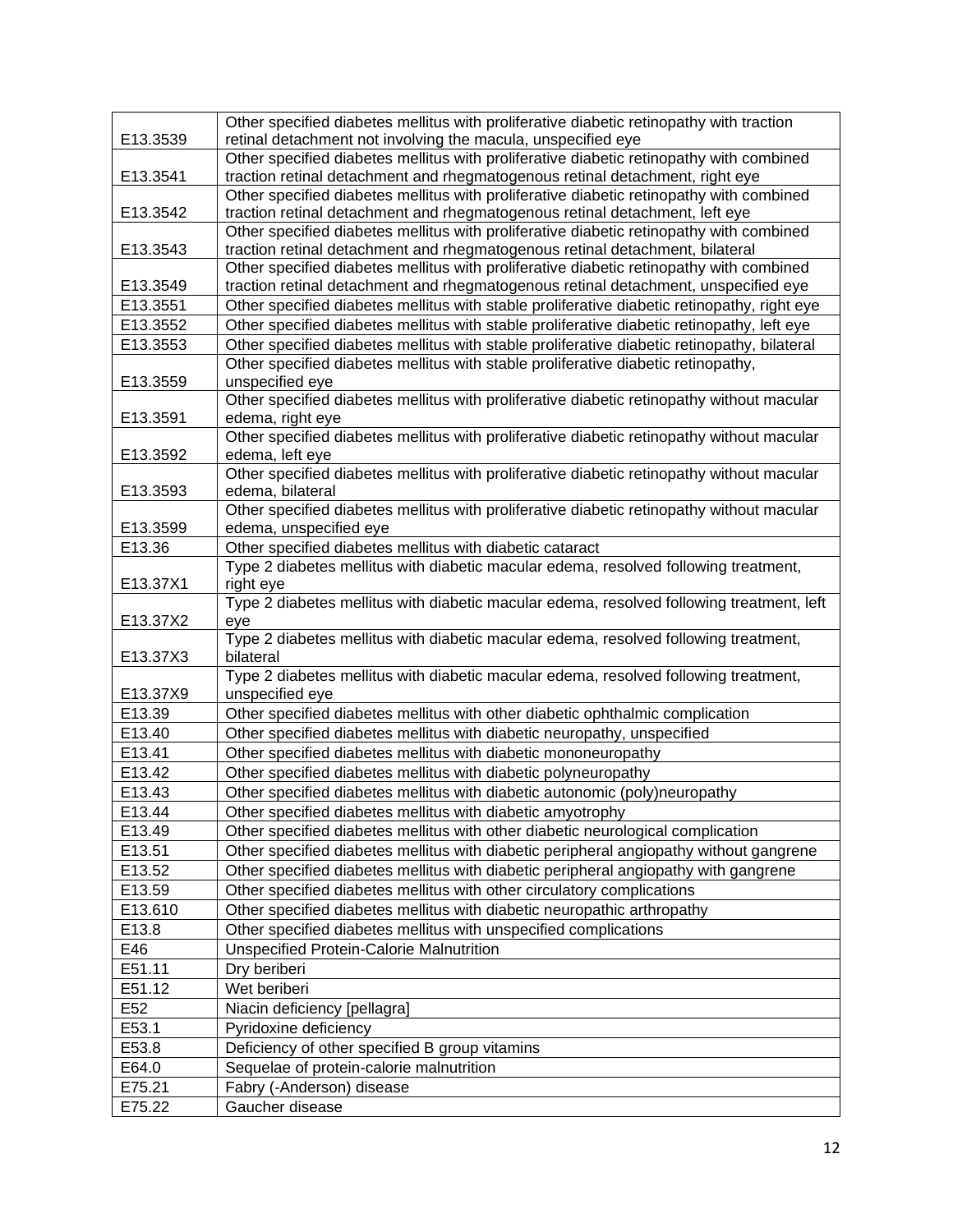| E75.240 | Niemann-Pick disease type A                                                             |
|---------|-----------------------------------------------------------------------------------------|
| E75.241 | Niemann-Pick disease type B                                                             |
| E75.242 | Niemann-Pick disease type C                                                             |
| E75.243 | Niemann-Pick disease type D                                                             |
| E75.244 | Niemann-Pick disease type A/B                                                           |
| E75.248 | Other Niemann-Pick disease                                                              |
| E77.0   | Defects in post-translational modification of lysosomal enzymes                         |
| E77.1   | Defects in glycoprotein degradation                                                     |
| E77.8   | Other disorders of glycoprotein metabolism                                              |
| E85.0   | Non-neuropathic heredofamilial amyloidosis                                              |
| E85.1   | Neuropathic heredofamilial amyloidosis                                                  |
| E85.2   | Heredofamilial amyloidosis, unspecified                                                 |
| E85.3   | Secondary systemic amyloidosis                                                          |
| E85.4   | Organ-limited amyloidosis                                                               |
| E85.81  | Light chain (AL) amyloidosis                                                            |
| E85.82  | Wild-type transthyretin-related (ATTR) amyloidosis                                      |
| E85.89  | Other amyloidosis                                                                       |
| E85.9   | Amyloidosis, unspecified                                                                |
| G04.1   | Tropical spastic paraplegia                                                             |
| G11.1   | Early-onset cerebellar ataxia                                                           |
| G12.21  | Amyotrophic lateral sclerosis                                                           |
| G13.0   | Paraneoplastic neuromyopathy and neuropathy                                             |
| G13.1   | Other systemic atrophy primarily affecting central nervous system in neoplastic disease |
| G35     | Multiple sclerosis                                                                      |
| G60.0   | Hereditary motor and sensory neuropathy                                                 |
| G60.1   | Refsum'S Disease                                                                        |
| G60.2   | Neuropathy in association with hereditary ataxia                                        |
| G60.3   | Idiopathic Progressive Neuropathy                                                       |
| G60.8   | Other Hereditary And Idiopathic Neuropathies                                            |
| G60.9   | Hereditary And Idiopathic Neuropathy, Unspecified                                       |
| G61.0   | Guillain-Barre syndrome                                                                 |
| G61.1   | Serum neuropathy                                                                        |
| G61.81  | <b>Chronic Inflammatory Demyelinating Polyneuritis</b>                                  |
| G61.89  | Other Inflammatory Polyneuropathies                                                     |
| G62.0   | Drug-induced polyneuropathy                                                             |
| G62.1   | Alcoholic polyneuropathy                                                                |
| G62.2   | Polyneuropathy due to other toxic agents                                                |
| G62.81  | <b>Critical Illness Polyneuropathy</b>                                                  |
| G62.82  | Radiation-induced polyneuropathy                                                        |
| G62.89  | Radiation-induced polyneuropathy                                                        |
| G63     | Polyneuropathy in diseases classified elsewhere                                         |
| G64     | Other disorders of peripheral nervous system                                            |
| G65.0   | Sequelae of Guillain-Barré syndrome                                                     |
| G65.1   | Sequelae of other inflammatory polyneuropathy                                           |
| G65.2   | Sequelae of toxic polyneuropathy                                                        |
| G70.1   | Toxic myoneural disorders                                                               |
| G70.81  | Lambert-Eaton syndrome in disease classified elsewhere                                  |
| G73.3   | Lambert-Eaton syndrome in neoplastic disease                                            |
| G82.21  | Paraplegia, complete                                                                    |
| G82.22  | Paraplegia, incomplete                                                                  |
| G82.51  | Quadriplegia, C1-C4 complete                                                            |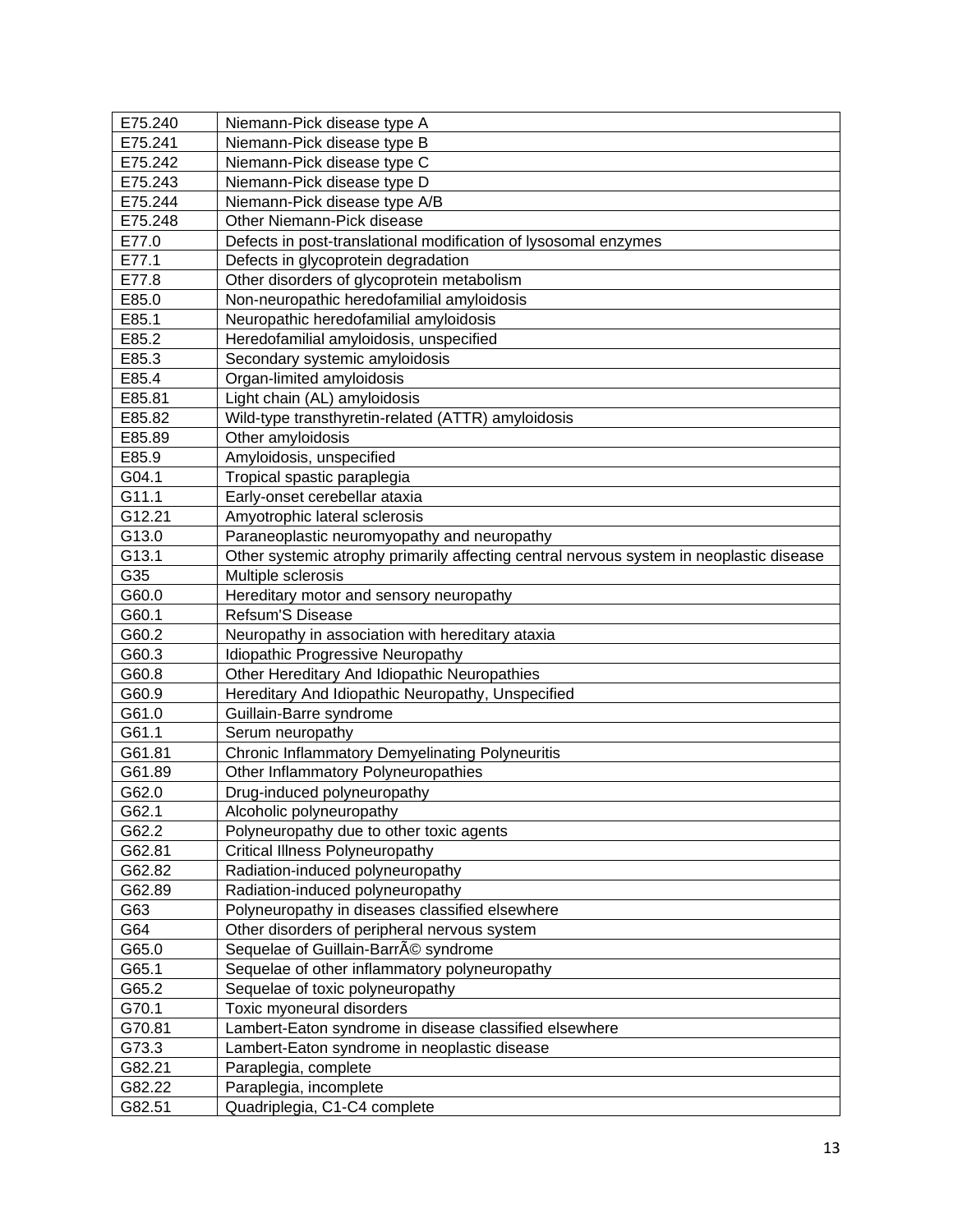| G82.52             | Quadriplegia, C1-C4 incomplete                                                                                                                                               |
|--------------------|------------------------------------------------------------------------------------------------------------------------------------------------------------------------------|
| G82.53             | Quadriplegia, C5-C7 complete                                                                                                                                                 |
| G82.54             | Quadriplegia, C5-C7 incomplete                                                                                                                                               |
| G95.0              | Syringomyelia and syringobulbia                                                                                                                                              |
| 170.201            | Unspecified atherosclerosis of native arteries of extremities, right leg                                                                                                     |
| 170.202            | Unspecified atherosclerosis of native arteries of extremities, left leg                                                                                                      |
| 170.203            | Unspecified atherosclerosis of native arteries of extremities, bilateral legs                                                                                                |
| 170.208            | Unspecified atherosclerosis of native arteries of extremities, other extremity                                                                                               |
| 170.209            | Unspecified atherosclerosis of native arteries of extremities, unspecified extremity                                                                                         |
| 170.211            | Atherosclerosis of native arteries of extremities with intermittent claudication, right leg                                                                                  |
| 170.212            | Atherosclerosis of native arteries of extremities with intermittent claudication, left leg                                                                                   |
|                    | Atherosclerosis of native arteries of extremities with intermittent claudication, bilateral                                                                                  |
| 170.213            | legs                                                                                                                                                                         |
|                    | Atherosclerosis of native arteries of extremities with intermittent claudication, other                                                                                      |
| 170.218            | extremity                                                                                                                                                                    |
|                    | Atherosclerosis of native arteries of extremities with intermittent claudication,                                                                                            |
| 170.219            | unspecified extremity                                                                                                                                                        |
| 170.221            | Atherosclerosis of native arteries of extremities with rest pain, right leg                                                                                                  |
| 170.222            | Atherosclerosis of native arteries of extremities with rest pain, left leg                                                                                                   |
| 170.223            | Atherosclerosis of native arteries of extremities with rest pain, bilateral legs                                                                                             |
| 170.228            | Atherosclerosis of native arteries of extremities with rest pain, other extremity                                                                                            |
| 170.229            | Atherosclerosis of native arteries of extremities with rest pain, unspecified extremity                                                                                      |
| 170.232<br>170.233 | Atherosclerosis of native arteries of right leg with ulceration of calf                                                                                                      |
| 170.234            | Atherosclerosis of native arteries of right leg with ulceration of ankle                                                                                                     |
| 170.235            | Atherosclerosis of native arteries of right leg with ulceration of heel and midfoot<br>Atherosclerosis of native arteries of right leg with ulceration of other part of foot |
|                    | Atherosclerosis of native arteries of right leg with ulceration of other part of lower right                                                                                 |
| 170.238            | leg                                                                                                                                                                          |
| 170.239            | Atherosclerosis of native arteries of right leg with ulceration of unspecified site                                                                                          |
| 170.241            | Atherosclerosis of native arteries of left leg with ulceration of thigh                                                                                                      |
| 170.242            | Atherosclerosis of native arteries of left leg with ulceration of calf                                                                                                       |
| 170.243            | Atherosclerosis of native arteries of left leg with ulceration of ankle                                                                                                      |
| 170.244            | Atherosclerosis of native arteries of left leg with ulceration of heel and midfoot                                                                                           |
| 170.245            | Atherosclerosis of native arteries of left leg with ulceration of other part of foot                                                                                         |
| 170.248            | Atherosclerosis of native arteries of left leg with ulceration of other part of lower left leg                                                                               |
| 170.249            | Atherosclerosis of native arteries of left leg with ulceration of unspecified site                                                                                           |
| 170.25             | Atherosclerosis of native arteries of other extremities with ulceration                                                                                                      |
| 170.261            | Atherosclerosis of native arteries of extremities with gangrene, right leg                                                                                                   |
| 170.262            | Atherosclerosis of native arteries of extremities with gangrene, left leg                                                                                                    |
| 170.263            | Atherosclerosis of native arteries of extremities with gangrene, bilateral legs                                                                                              |
| 170.268            | Atherosclerosis of native arteries of extremities with gangrene, other extremity                                                                                             |
| 170.269            | Atherosclerosis of native arteries of extremities with gangrene, unspecified extremity                                                                                       |
| 170.291            | Other atherosclerosis of native arteries of extremities, right leg                                                                                                           |
| 170.292            | Other atherosclerosis of native arteries of extremities, left leg                                                                                                            |
| 170.293            | Other atherosclerosis of native arteries of extremities, bilateral legs                                                                                                      |
| 170.299            | Other Atherosclerosis Of Native Arteries Of Extremities, Unspecified Extremity                                                                                               |
| 170.90             | Unspecified atherosclerosis                                                                                                                                                  |
| 170.91             | Generalized atherosclerosis                                                                                                                                                  |
| 173.00             | Raynaud's syndrome without gangrene                                                                                                                                          |
| 173.01             | Raynaud's syndrome with gangrene                                                                                                                                             |
| 173.1              | Thromboangiitis obliterans [Buerger's disease]                                                                                                                               |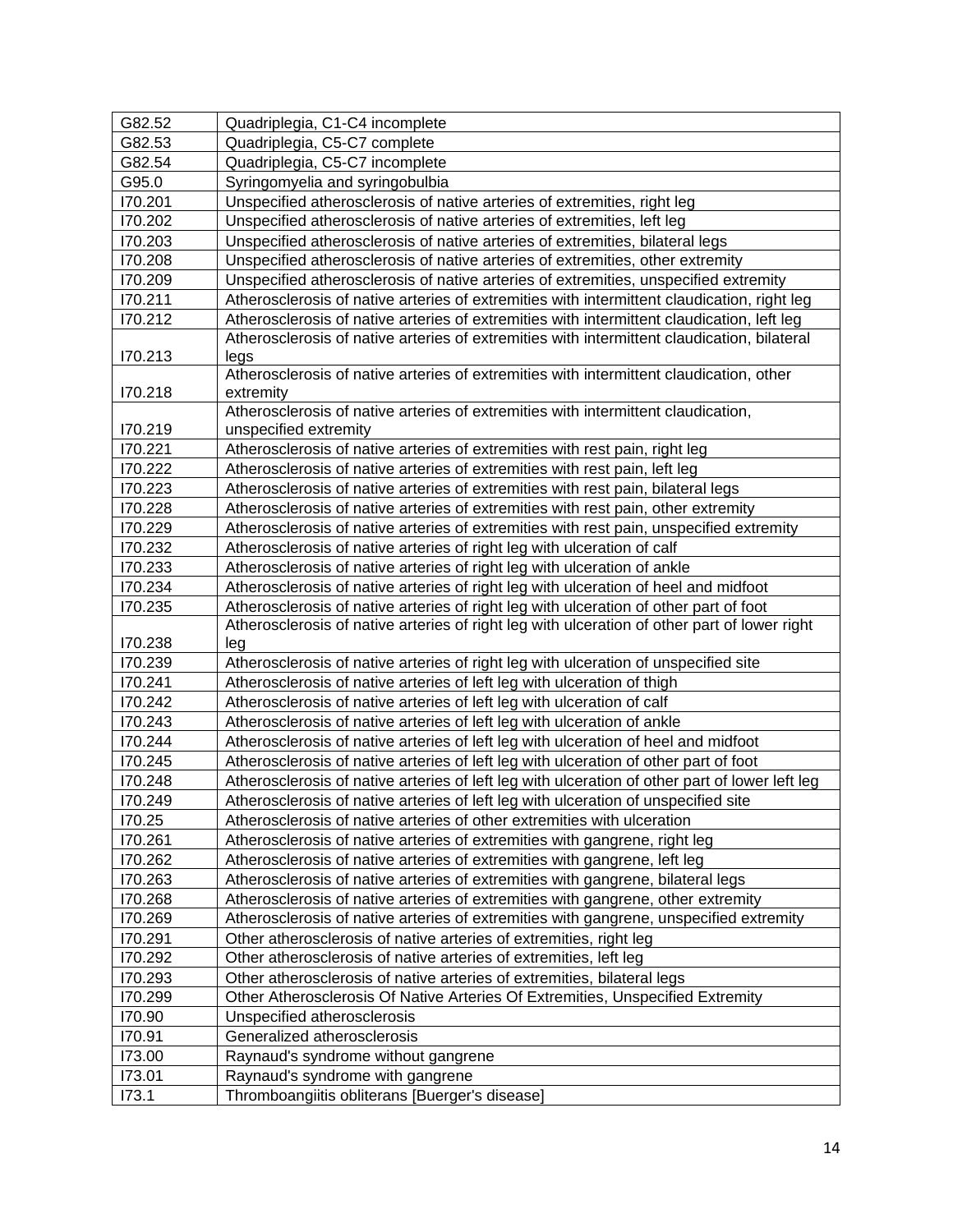| 173.81  | Erythromelalgia                                                                            |
|---------|--------------------------------------------------------------------------------------------|
| 173.89  | Other specified peripheral vascular diseases                                               |
| 173.9   | Peripheral vascular disease, unspecified                                                   |
| 179.1   | Aortitis in diseases classified elsewhere                                                  |
| 179.8   | Other disorders of arteries, arterioles and capillaries in diseases classified elsewhere   |
| 180.01  | Phlebitis and thrombophlebitis of superficial vessels of right lower extremity             |
| 180.02  | Phlebitis and thrombophlebitis of superficial vessels of left lower extremity              |
| 180.03  | Phlebitis and thrombophlebitis of superficial vessels of lower extremities, bilateral      |
| 180.10  | Phlebitis and thrombophlebitis of unspecified femoral vein                                 |
| 180.11  | Phlebitis and thrombophlebitis of right femoral vein                                       |
| 180.12  | Phlebitis and thrombophlebitis of left femoral vein                                        |
| 180.13  | Phlebitis and thrombophlebitis of femoral vein, bilateral                                  |
| 180.211 | Phlebitis and thrombophlebitis of right iliac vein                                         |
| 180.212 | Phlebitis and thrombophlebitis of left iliac vein                                          |
| 180.213 | Phlebitis and thrombophlebitis of iliac vein, bilateral                                    |
| 180.201 | Phlebitis and thrombophlebitis of unspecified deep vessels of right lower extremity        |
| 180.202 | Phlebitis and thrombophlebitis of unspecified deep vessels of left lower extremity         |
| 180.203 | Phlebitis and thrombophlebitis of unspecified deep vessels of lower extremities, bilateral |
|         | Phlebitis and thrombophlebitis of unspecified deep vessels of unspecified lower            |
| 180.209 | extremity                                                                                  |
| 180.221 | Phlebitis and thrombophlebitis of right popliteal vein                                     |
| 180.222 | Phlebitis and thrombophlebitis of left popliteal vein                                      |
| 180.223 | Phlebitis and thrombophlebitis of popliteal vein, bilateral                                |
| 180.229 | Phlebitis and thrombophlebitis of unspecified popliteal vein                               |
| 180.231 | Phlebitis and thrombophlebitis of right tibial vein                                        |
| 180.232 | Phlebitis and thrombophlebitis of left tibial vein                                         |
| 180.233 | Phlebitis and thrombophlebitis of tibial vein, bilateral                                   |
| 180.239 | Phlebitis and thrombophlebitis of unspecified tibial vein                                  |
| 180.241 | Phlebitis and thrombophlebitis of right peroneal vein                                      |
| 180.242 | Phlebitis and thrombophlebitis of left peroneal vein                                       |
| 180.243 | Phlebitis and thrombophlebitis of peroneal vein, bilateral                                 |
| 180.251 | Phlebitis and thrombophlebitis of right calf muscular vein                                 |
| 180.252 | Phlebitis and thrombophlebitis of left calf muscular vein                                  |
| 180.253 | Phlebitis and thrombophlebitis of calf muscular vein, bilateral                            |
| 180.291 | Phlebitis and thrombophlebitis of other deep vessels of right lower extremity              |
| 180.292 | Phlebitis and thrombophlebitis of other deep vessels of left lower extremity               |
| 180.293 | Phlebitis and thrombophlebitis of other deep vessels of lower extremity, bilateral         |
| 180.299 | Phlebitis and thrombophlebitis of other deep vessels of unspecified lower extremity        |
| 180.3   | Phlebitis And Thrombophlebitis Of Lower Extremities, Unspecified                           |
| 182.541 | Chronic embolism and thrombosis of right tibial vein                                       |
| 182.542 | Chronic embolism and thrombosis of left tibial vein                                        |
| 182.543 | Chronic embolism and thrombosis of tibial vein, bilateral                                  |
| 182.811 | Embolism and thrombosis of superficial veins of right lower extremity                      |
| 182.812 | Embolism and thrombosis of superficial veins of left lower extremity                       |
| 182.813 | Embolism and thrombosis of superficial veins of lower extremities, bilateral               |
| 182.891 | Chronic embolism and thrombosis of other specified veins                                   |
| 189.0   | Lymphedema, not elsewhere classified                                                       |
| K90.0   | Celiac disease                                                                             |
| K90.1   | <b>Tropical sprue</b>                                                                      |
| K90.2   | Blind loop syndrome, not elsewhere classified                                              |
| K90.3   | Pancreatic steatorrhea                                                                     |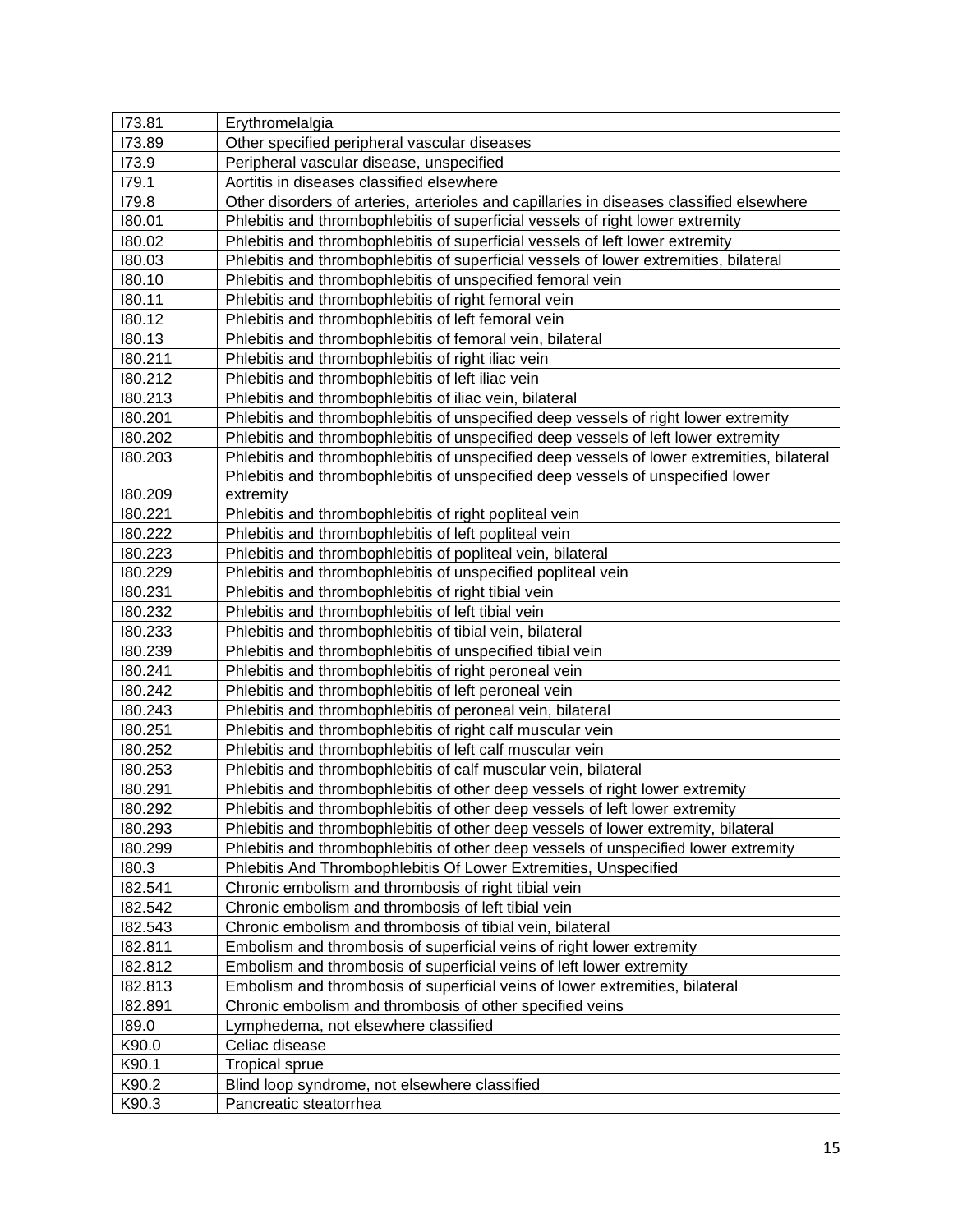| K91.2           | Postsurgical malabsorption, not elsewhere classified                                |
|-----------------|-------------------------------------------------------------------------------------|
| M05.471         | Rheumatoid myopathy with rheumatoid arthritis of right ankle and foot               |
| M05.472         | Rheumatoid myopathy with rheumatoid arthritis of left ankle and foot                |
| M05.571         | Rheumatoid polyneuropathy with rheumatoid arthritis of right ankle and foot         |
| M05.572         | Rheumatoid polyneuropathy with rheumatoid arthritis of left ankle and foot          |
| M05.771         | Rheumatoid polyneuropathy with rheumatoid arthritis of left ankle and foot          |
|                 | Rheumatoid arthritis with rheumatoid factor of left ankle and foot without organ or |
| M05.772         | systems involvement                                                                 |
| M05.871         | Other rheumatoid arthritis with rheumatoid factor of right ankle and foot           |
| M05.872         | Other rheumatoid arthritis with rheumatoid factor of left ankle and foot            |
| M06.071         | Rheumatoid arthritis without rheumatoid factor, right ankle and foot                |
| M06.072         | Rheumatoid arthritis without rheumatoid factor, left ankle and foot                 |
| M06.871         | Other specified rheumatoid arthritis, right ankle and foot                          |
| M06.872         | Other specified rheumatoid arthritis, right ankle and foot                          |
| M30.0           | Polyarteritis nodosa                                                                |
| M30.2           | Juvenile polyarteritis                                                              |
| M30.8           | Other conditions related to polyarteritis nodosa                                    |
| M31.4           | Aortic arch syndrome [Takayasu]                                                     |
| M31.7           | Microscopic polyangiitis                                                            |
| L60.1           | Onycholysis                                                                         |
| L60.2           | Onychogryphosis                                                                     |
| L60.3           | Nail dystrophy                                                                      |
| L60.4           | Beau's lines                                                                        |
| L60.5           | Yellow nail syndrome                                                                |
| L60.8           | Other nail disorders                                                                |
| L62             | Nail disorders in diseases classified elsewhere                                     |
| M34.83          | Systemic sclerosis with polyneuropathy                                              |
| N18.1           | Chronic kidney disease, stage 1                                                     |
| N18.2           | Chronic kidney disease, stage 2 (mild)                                              |
| N18.3           | Chronic kidney disease, stage 3 (moderate)                                          |
| N18.4           | Chronic kidney disease, stage 4 (severe)                                            |
| N18.5           | Chronic kidney disease, stage 5                                                     |
| N18.6           | End stage renal disease                                                             |
| N18.9           | Chronic kidney disease, unspecified                                                 |
| N <sub>19</sub> | <b>Unspecified Kidney Failure</b>                                                   |
| S84.00xA        | Injury of tibial nerve at lower leg level, unspecified leg, initial encounter       |
| S84.00xD        | Injury of tibial nerve at lower leg level, unspecified leg, subsequent encounter    |
| S84.00xS        | Injury of tibial nerve at lower leg level, unspecified leg, sequela                 |
| S84.01xA        | Injury of tibial nerve at lower leg level, right leg, initial encounter             |
| S84.01xD        | Injury of tibial nerve at lower leg level, right leg, subsequent encounter          |
| S84.01xS        | Injury of tibial nerve at lower leg level, right leg, sequela                       |
| S84.02xA        | Injury of tibial nerve at lower leg level, left leg, initial encounter              |
| S84.02xD        | Injury of tibial nerve at lower leg level, left leg, subsequent encounter           |
| S84.02xS        | Injury of tibial nerve at lower leg level, left leg, sequela                        |
| S84.10xA        | Injury of peroneal nerve at lower leg level, unspecified leg, initial encounter     |
| S84.10xD        | Injury of peroneal nerve at lower leg level, unspecified leg, subsequent encounter  |
| S84.10xS        | Injury of peroneal nerve at lower leg level, unspecified leg, sequela               |
| S84.11xA        | Injury of peroneal nerve at lower leg level, right leg, initial encounter           |
| S84.11xD        | Injury of peroneal nerve at lower leg level, right leg, subsequent encounter        |
| S84.11xS        | Injury of peroneal nerve at lower leg level, right leg, sequela                     |
| S84.12xA        | Injury of peroneal nerve at lower leg level, left leg, initial encounter            |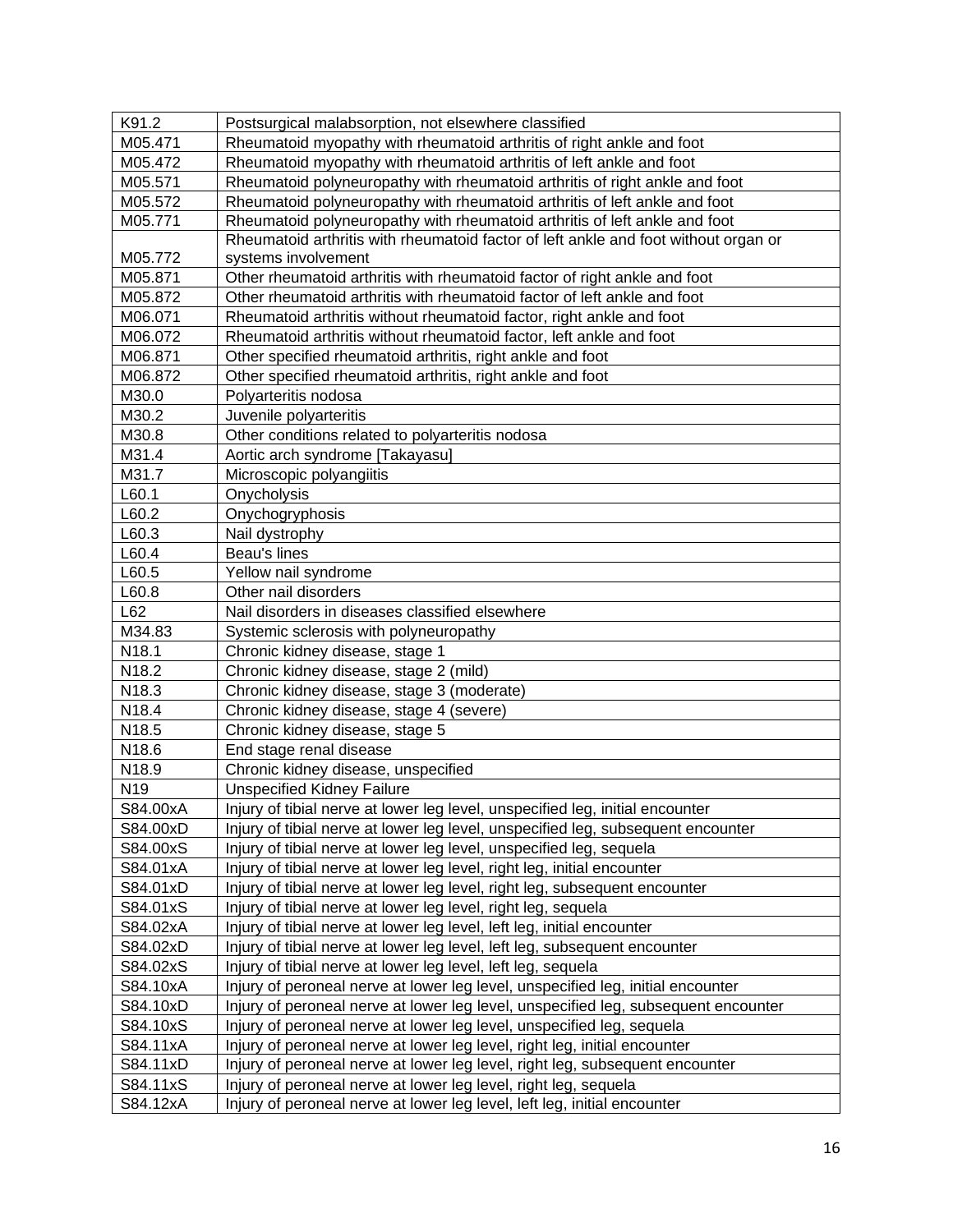| S84.12xD | Injury of peroneal nerve at lower leg level, left leg, subsequent encounter              |
|----------|------------------------------------------------------------------------------------------|
| S84.12xS | Injury of peroneal nerve at lower leg level, left leg, sequela                           |
| S84.20xA | Injury of cutaneous sensory nerve at lower leg level, unspecified leg, initial encounter |
|          | Injury of cutaneous sensory nerve at lower leg level, unspecified leg, subsequent        |
| S84.20xD | encounter                                                                                |
| S84.20xS | Injury of cutaneous sensory nerve at lower leg level, unspecified leg, sequela           |
| S84.21xA | Injury of cutaneous sensory nerve at lower leg level, right leg, initial encounter       |
| S84.21xD | Injury of cutaneous sensory nerve at lower leg level, right leg, subsequent encounter    |
| S84.21xS | Injury of cutaneous sensory nerve at lower leg level, right leg, sequela                 |
| S84.22xA | Injury of cutaneous sensory nerve at lower leg level, left leg, initial encounter        |
| S84.22xD | Injury of cutaneous sensory nerve at lower leg level, left leg, subsequent encounter     |
| S84.22xS | Injury of cutaneous sensory nerve at lower leg level, left leg, sequela                  |
| S84.801A | Injury of other nerves at lower leg level, right leg, initial encounter                  |
| S84.801D | Injury of other nerves at lower leg level, right leg, subsequent encounter               |
| S84.801S | Injury of other nerves at lower leg level, right leg, sequela                            |
| S84.802A | Injury of other nerves at lower leg level, left leg, initial encounter                   |
| S84.802D | Injury of other nerves at lower leg level, left leg, subsequent encounter                |
| S84.802S | Injury of other nerves at lower leg level, left leg, sequela                             |
| S84.809A | Injury of other nerves at lower leg level, unspecified leg, initial encounter            |
| S84.809D | Injury of other nerves at lower leg level, unspecified leg, subsequent encounter         |
| S84.809S | Injury of other nerves at lower leg level, unspecified leg, sequela                      |
| S84.90xA | Injury of unspecified nerve at lower leg level, unspecified leg, initial encounter       |
| S84.90xD | Injury of unspecified nerve at lower leg level, unspecified leg, subsequent encounter    |
| S84.90xS | Injury of unspecified nerve at lower leg level, unspecified leg, sequela                 |
| S84.91xA | Injury of unspecified nerve at lower leg level, right leg, initial encounter             |
| S84.91xD | Injury of unspecified nerve at lower leg level, right leg, subsequent encounter          |
| S84.91xS | Injury of unspecified nerve at lower leg level, right leg, sequela                       |
| S84.92xA | Injury of unspecified nerve at lower leg level, left leg, initial encounter              |
| S84.92xD | Injury of unspecified nerve at lower leg level, left leg, subsequent encounter           |
| S84.92xS | Injury of unspecified nerve at lower leg level, left leg, sequela                        |
| S89.80XA | Other specified injuries of unspecified lower leg, initial encounter                     |
| S89.80XD | Other specified injuries of unspecified lower leg, subsequent encounter                  |
| S89.80XS | Other specified injuries of unspecified lower leg, sequela                               |
| S89.90XA | Unspecified injury of unspecified lower leg, initial encounter                           |
| S89.90XD | Unspecified injury of unspecified lower leg, subsequent encounter                        |
| S89.90XS | Unspecified injury of unspecified lower leg, sequela                                     |
| S94.00xA | Injury of lateral plantar nerve, unspecified leg, initial encounter                      |
| S94.00xD | Injury of lateral plantar nerve, unspecified leg, subsequent encounter                   |
| S94.00xS | Injury of lateral plantar nerve, unspecified leg, sequela                                |
| S94.01xA | Injury of lateral plantar nerve, right leg, initial encounter                            |
| S94.01xD | Injury of lateral plantar nerve, right leg, subsequent encounter                         |
| S94.01xS | Injury of lateral plantar nerve, right leg, sequela                                      |
| S94.02xA | Injury of lateral plantar nerve, left leg, initial encounter                             |
| S94.02xD | Injury of lateral plantar nerve, left leg, subsequent encounter                          |
| S94.02xS | Injury of lateral plantar nerve, left leg, sequela                                       |
| S94.10xA | Injury of medial plantar nerve, unspecified leg, initial encounter                       |
| S94.10xD | Injury of medial plantar nerve, unspecified leg, subsequent encounter                    |
| S94.10xS | Injury of medial plantar nerve, unspecified leg, sequela                                 |
| S94.11xA | Injury of medial plantar nerve, right leg, initial encounter                             |
| S94.11xD | Injury of medial plantar nerve, right leg, subsequent encounter                          |
| S94.11xS | Injury of medial plantar nerve, right leg, sequela                                       |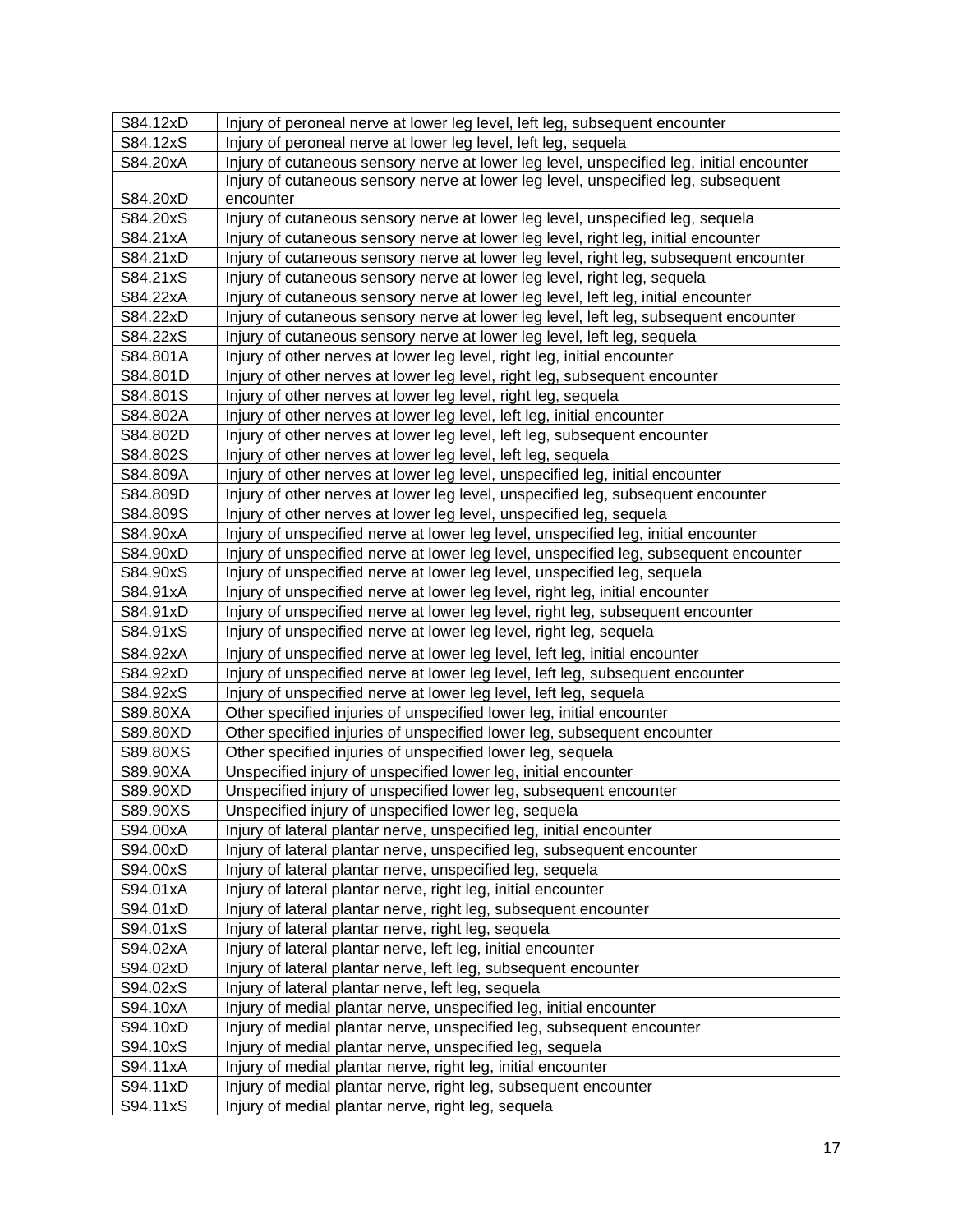<span id="page-17-0"></span>

| S94.12xA | Injury of medial plantar nerve, left leg, initial encounter                                   |
|----------|-----------------------------------------------------------------------------------------------|
| S94.12xD | Injury of medial plantar nerve, left leg, subsequent encounter                                |
| S94.12xS | Injury of medial plantar nerve, left leg, sequela                                             |
| S94.20xA | Injury of deep peroneal nerve at ankle and foot level, unspecified leg, initial encounter     |
|          | Injury of deep peroneal nerve at ankle and foot level, unspecified leg, subsequent            |
| S94.20xD | encounter                                                                                     |
| S94.20xS | Injury of deep peroneal nerve at ankle and foot level, unspecified leg, sequela               |
| S94.21xA | Injury of deep peroneal nerve at ankle and foot level, right leg, initial encounter           |
| S94.21xD | Injury of deep peroneal nerve at ankle and foot level, right leg, subsequent encounter        |
| S94.21xS | Injury of deep peroneal nerve at ankle and foot level, right leg, sequela                     |
| S94.22xA | Injury of deep peroneal nerve at ankle and foot level, left leg, initial encounter            |
| S94.22xD | Injury of deep peroneal nerve at ankle and foot level, left leg, subsequent encounter         |
| S94.22xS | Injury of deep peroneal nerve at ankle and foot level, left leg, sequela                      |
|          | Injury of cutaneous sensory nerve at ankle and foot level, unspecified leg, initial           |
| S94.30xA | encounter                                                                                     |
|          | Injury of cutaneous sensory nerve at ankle and foot level, unspecified leg, subsequent        |
| S94.30xD | encounter                                                                                     |
| S94.30xS | Injury of cutaneous sensory nerve at ankle and foot level, unspecified leg, sequela           |
| S94.31xA | Injury of cutaneous sensory nerve at ankle and foot level, right leg, initial encounter       |
| S94.31xD | Injury of cutaneous sensory nerve at ankle and foot level, right leg, subsequent<br>encounter |
| S94.31xS | Injury of cutaneous sensory nerve at ankle and foot level, right leg, sequela                 |
| S94.32xA | Injury of cutaneous sensory nerve at ankle and foot level, left leg, initial encounter        |
| S94.32xD | Injury of cutaneous sensory nerve at ankle and foot level, left leg, subsequent encounter     |
| S94.32xS | Injury of cutaneous sensory nerve at ankle and foot level, left leg, sequela                  |
| S94.8x1A | Injury of other nerves at ankle and foot level, right leg, initial encounter                  |
| S94.8x1D | Injury of other nerves at ankle and foot level, right leg, subsequent encounter               |
| S94.8x1S | Injury of other nerves at ankle and foot level, right leg, sequela                            |
| S94.8x2A | Injury of other nerves at ankle and foot level, left leg, initial encounter                   |
| S94.8x2D | Injury of other nerves at ankle and foot level, left leg, subsequent encounter                |
| S94.8x2S | Injury of other nerves at ankle and foot level, left leg, sequela                             |
| S94.8x9A | Injury of other nerves at ankle and foot level, unspecified leg, initial encounter            |
| S94.8x9D | Injury of other nerves at ankle and foot level, unspecified leg, subsequent encounter         |
| S94.8x9S | Injury of other nerves at ankle and foot level, unspecified leg, sequela                      |
| S94.90xA | Injury of unspecified nerve at ankle and foot level, unspecified leg, initial encounter       |
|          | Injury of unspecified nerve at ankle and foot level, unspecified leg, subsequent              |
| S94.90xD | encounter                                                                                     |
| S94.90xS | Injury of unspecified nerve at ankle and foot level, unspecified leg, sequela                 |
| S94.91xA | Injury of unspecified nerve at ankle and foot level, right leg, initial encounter             |
| S94.91xD | Injury of unspecified nerve at ankle and foot level, right leg, subsequent encounter          |
| S94.91xS | Injury of unspecified nerve at ankle and foot level, right leg, sequela                       |
| S94.92xA | Injury of unspecified nerve at ankle and foot level, left leg, initial encounter              |
| S94.92xD | Injury of unspecified nerve at ankle and foot level, left leg, subsequent encounter           |
| S94.92xS | Injury of unspecified nerve at ankle and foot level, left leg, sequela                        |
| S99.819A | Other specified injuries of unspecified ankle, initial encounter                              |
| S99.819D | Other specified injuries of unspecified ankle, subsequent encounter                           |
| S99.819S | Other specified injuries of unspecified ankle, sequela                                        |
| S99.919A | Unspecified injury of unspecified ankle, initial encounter                                    |
| S99.919D | Unspecified injury of unspecified ankle, subsequent encounter                                 |
| S99.919S | Unspecified injury of unspecified ankle, sequela                                              |